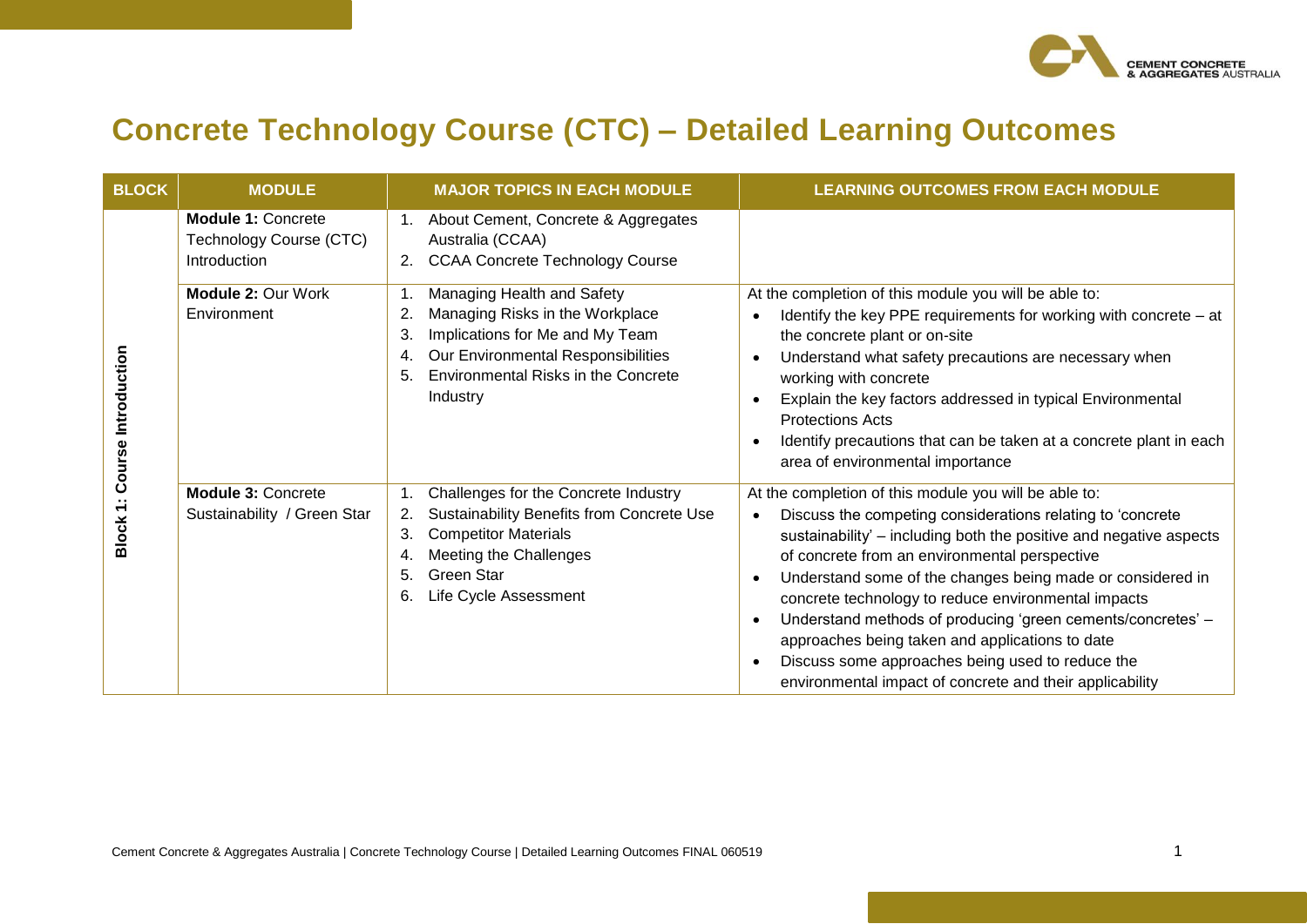

| <b>BLOCK</b>                                              | <b>MODULE</b>                                                                                                   | <b>MAJOR TOPICS IN EACH MODULE</b>                                                                                                                                                                                                                                                                                                                                                                                                                                                                                                                                                                                          | <b>LEARNING OUTCOMES FROM EACH MODULE</b>                                                                                                                                                                                                                                                                                                                                                                                                                                                                                                                                                                                                                                                                                                                                                                                                                           |
|-----------------------------------------------------------|-----------------------------------------------------------------------------------------------------------------|-----------------------------------------------------------------------------------------------------------------------------------------------------------------------------------------------------------------------------------------------------------------------------------------------------------------------------------------------------------------------------------------------------------------------------------------------------------------------------------------------------------------------------------------------------------------------------------------------------------------------------|---------------------------------------------------------------------------------------------------------------------------------------------------------------------------------------------------------------------------------------------------------------------------------------------------------------------------------------------------------------------------------------------------------------------------------------------------------------------------------------------------------------------------------------------------------------------------------------------------------------------------------------------------------------------------------------------------------------------------------------------------------------------------------------------------------------------------------------------------------------------|
| Concrete Materials<br>$\ddot{\mathbf{v}}$<br><b>Block</b> | <b>Module 4a: Cementitious</b><br>Materials (Portland and<br><b>Blended Cements)</b>                            | <b>History of Cement</b><br>$\mathbf{1}$ .<br>Manufacture of Portland Cement<br>2.<br>The Cement Manufacturing Process<br>3.<br><b>Environmental Aspects of Cement</b><br>4.<br>Manufacture<br><b>Chemistry of Portland Cement</b><br>5.<br>Reportable Properties and Materials<br>6.<br><b>Types of Cement</b><br>7.<br><b>Other Cements</b><br>8.<br>The Hydration and Setting of Portland<br>9.<br>Cement<br>10. Hydration Characteristics of Portland<br>Cement<br>11. The Hardening of Cement<br>12. Impacts on Concrete Performance<br>13. Special Properties of Cement<br>14. Storage Sampling and Testing of Cement | At the completion of this module you will be able to:<br>Describe the general use of 'cements' in ancient times.<br>$\bullet$<br>Describe the manufacturing processes involved in making<br>Portland cement.<br>Comment on the environmental issues associated with cement<br>manufacture<br>Describe in general terms, the mineralogy and chemistry of<br>$\bullet$<br>Portland cement<br>Define the types of cement and the important characteristics of<br>each type.<br>Describe the different stages in the cement hydration reaction<br>$\bullet$<br>Understand the reasons certain concrete properties are affected<br>$\bullet$<br>by various cement characteristics<br>Describe in general terms, the nature of ASR and sulfate attack<br>$\bullet$<br>on concrete<br>Describe the important requirements for the proper storage of<br>$\bullet$<br>cement |
|                                                           | <b>Module 4b: Cementitious</b><br>Materials (Introduction to<br>Supplementary<br><b>Cementitious Materials)</b> | How SCMs Work<br>1 <sub>1</sub><br>Reasons for Use of SCMs<br>2.<br><b>Properties of Concrete</b><br>3.<br>Impact on Chemical Admixtures<br>4.<br><b>Australian Standards for SCMs</b><br>5.<br>6.<br>Testing                                                                                                                                                                                                                                                                                                                                                                                                               | At the completion of this module you will be able to:<br>Describe the typical SCM-types used in Australia.<br>$\bullet$<br>Explain how SCM's work in concrete.<br>$\bullet$<br>Describe the benefits of using SCM's in both the plastic and<br>$\bullet$<br>hardened states of concrete.<br>Explain the specific advantages to plastic and hardened state<br>concrete properties from using the various SCM's.<br>Nominate the relevant Australian Standard series specific to<br>SCM's.                                                                                                                                                                                                                                                                                                                                                                            |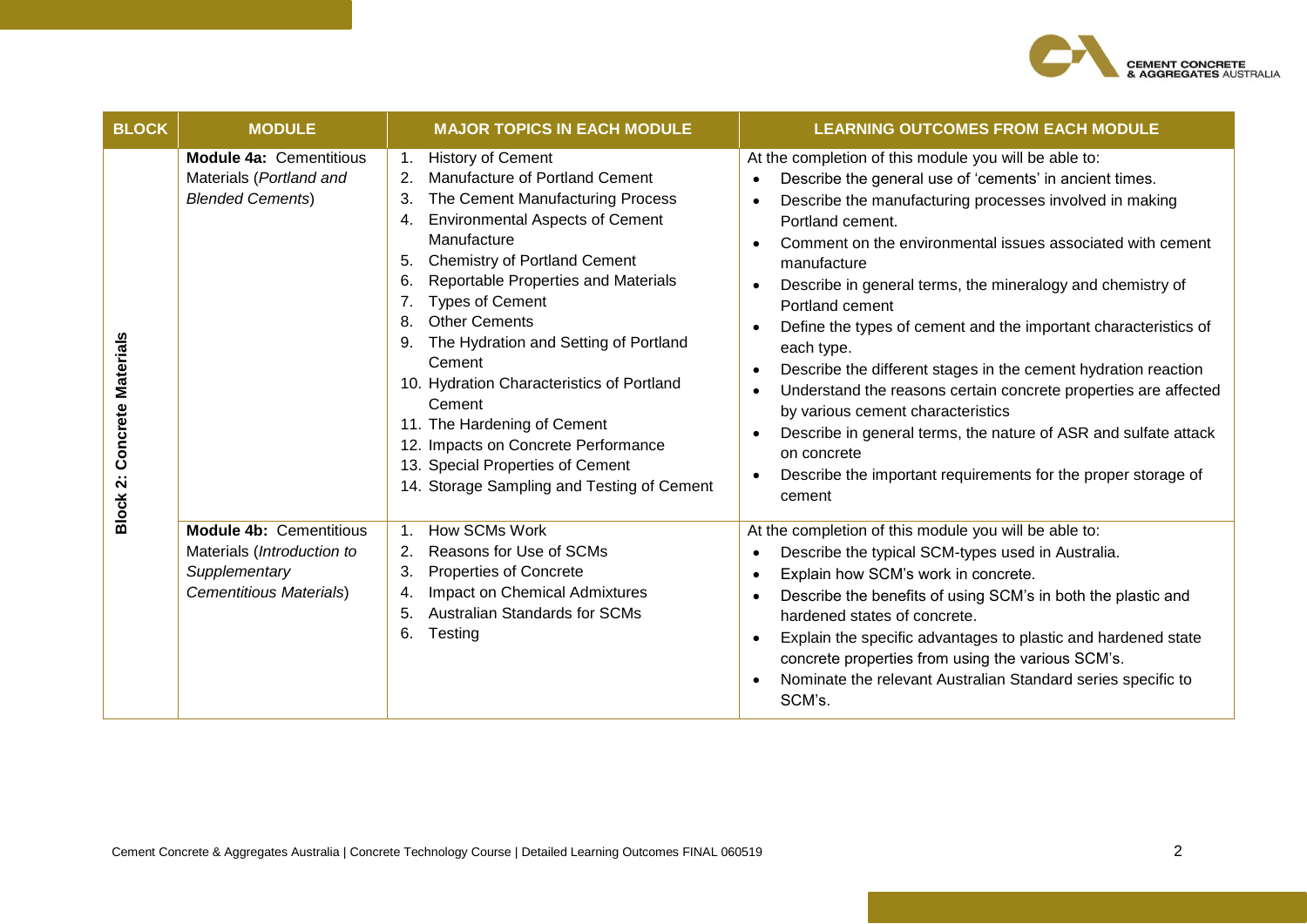

| <b>BLOCK</b>                        | <b>MODULE</b>     | <b>MAJOR TOPICS IN EACH MODULE</b>                                                                                                                                                                                                                                                                                                                                                                                                                                    | <b>LEARNING OUTCOMES FROM EACH MODULE</b>                                                                                                                                                                                                                                                                                                                                                                                                                                                                                                                                                                                                                                            |
|-------------------------------------|-------------------|-----------------------------------------------------------------------------------------------------------------------------------------------------------------------------------------------------------------------------------------------------------------------------------------------------------------------------------------------------------------------------------------------------------------------------------------------------------------------|--------------------------------------------------------------------------------------------------------------------------------------------------------------------------------------------------------------------------------------------------------------------------------------------------------------------------------------------------------------------------------------------------------------------------------------------------------------------------------------------------------------------------------------------------------------------------------------------------------------------------------------------------------------------------------------|
| <b>Concrete Materials</b>           | Module 5: Fly Ash | <b>Benefits</b><br>1 <sub>1</sub><br>Concerns<br>2.<br>The Material<br>3.<br><b>Standards Requirements</b><br>4.<br>Production<br>5.<br>Properties<br>6.<br>Use of Fly Ash<br>7 <sub>1</sub><br>Transporting and Handling Fly Ash<br>8.<br>How Does Fly Ash Work in Concrete<br>9.<br>10. Use with Chemical Admixtures<br>11. Properties of Fly Ash Concrete<br>12. Curing<br>13. Formwork Stripping Times<br>14. High Volume Fly Ash Concrete<br>15. Testing Fly Ash | At the completion of this module you will be able to:<br>Describe the way in which fly ash is formed<br>$\bullet$<br>Explain the benefits of using fly ash in concrete in both the<br>plastic and hardened states<br>Explain how fly ash reacts and how this leads to improved<br>concrete performance<br>List the concrete durability improvements derived from using fly<br>ash<br>Describe the relative handling characteristics of fly ash<br>$\bullet$<br>(compared to cement) and how it should be stored and<br>transported<br>Describe the concept of Proven and Unproven Sources<br>$\bullet$<br>Discuss the environmental benefits from using fly ash                      |
| $\ddot{\mathbf{v}}$<br><b>Block</b> | Module 6: Slag    | <b>Benefits</b><br>1 <sub>1</sub><br>Concerns<br>2.<br>The Materials<br>3.<br><b>Standards Requirements</b><br>4.<br>5.<br>Production<br>Properties<br>6.<br><b>Transport and Handling of GGBFS</b><br>7.<br>Use of GGBFS<br>8.<br><b>Blast Furnace Slag Cement</b><br>9.<br>10. How Does GGBFS Work?<br>11. Properties of Slag Concrete<br>12. Curing / Strength Development<br>13. GGBFS Replacement Ration<br>14. Testing                                          | At the completion of this module you will be able to:<br>Describe the process in which slag is formed<br>Explain the difference between GBFS and GGBFS<br>Explain the benefits of using GGBFS in concrete in both the<br>plastic and hardened states<br>Explain how GGBFS reacts and how this leads to improved<br>concrete performance<br>List the concrete durability improvements derived from using<br><b>GGBFS</b><br>Describe the relative handling characteristics of GGBFS<br>(compared to cement) and how it should be stored and<br>transported<br>Describe the concept of Proven and Unproven Sources<br>$\bullet$<br>Discuss the environmental benefits from using GGBFS |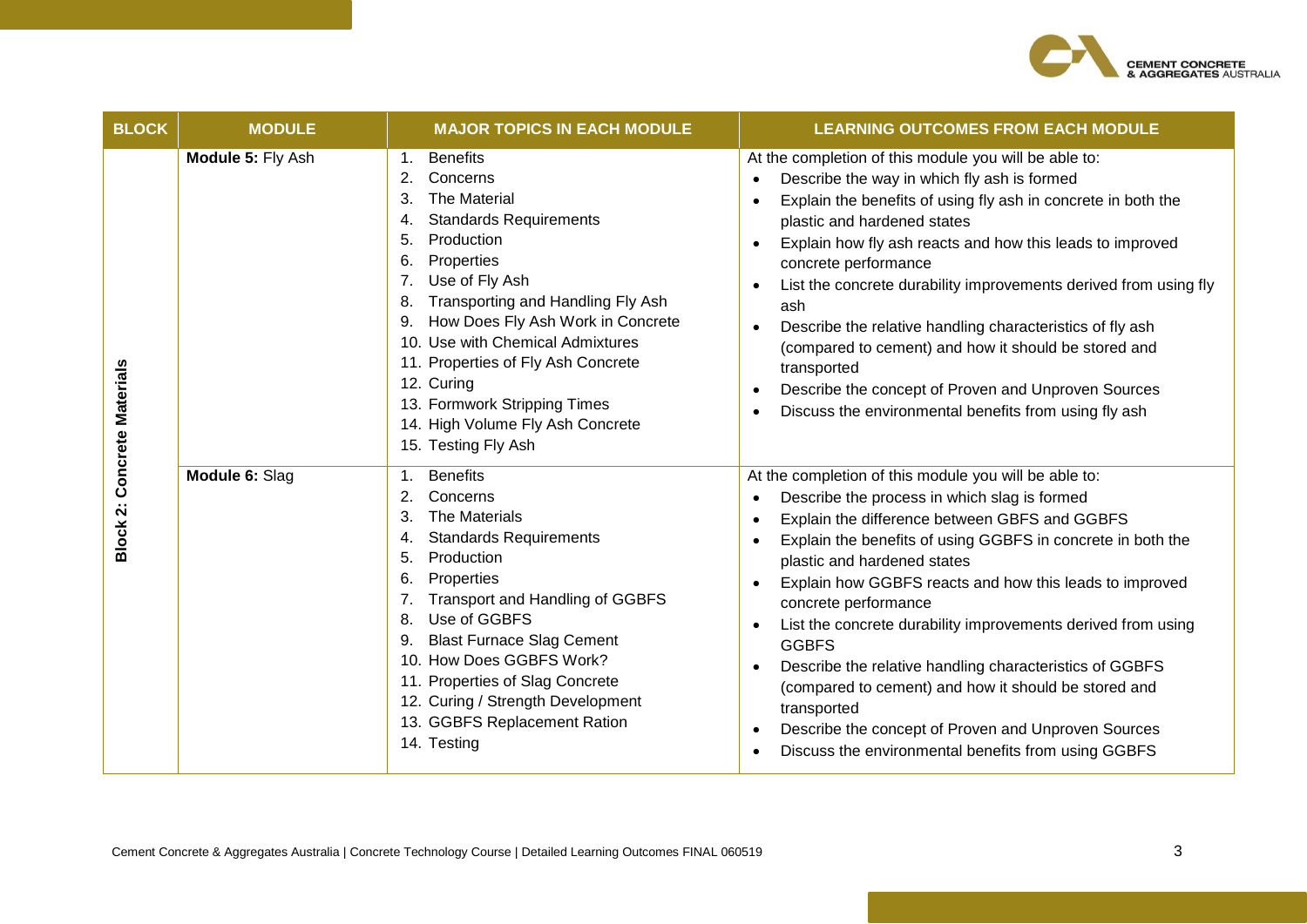

| <b>BLOCK</b>                                                        | <b>MODULE</b>                                | <b>MAJOR TOPICS IN EACH MODULE</b>                                                                                                                                                                                                                                                                                                                                                                         | <b>LEARNING OUTCOMES FROM EACH MODULE</b>                                                                                                                                                                                                                                                                                                                                                                                                                                                                                                                                                                                                                                                                                                                                                                                                                       |
|---------------------------------------------------------------------|----------------------------------------------|------------------------------------------------------------------------------------------------------------------------------------------------------------------------------------------------------------------------------------------------------------------------------------------------------------------------------------------------------------------------------------------------------------|-----------------------------------------------------------------------------------------------------------------------------------------------------------------------------------------------------------------------------------------------------------------------------------------------------------------------------------------------------------------------------------------------------------------------------------------------------------------------------------------------------------------------------------------------------------------------------------------------------------------------------------------------------------------------------------------------------------------------------------------------------------------------------------------------------------------------------------------------------------------|
| <b>Materials</b><br>Concrete<br>$\ddot{\mathbf{v}}$<br><b>Block</b> | <b>Module 7: Amorphous</b><br><b>Silicas</b> | <b>Benefits</b><br>1.<br>Concerns<br>The Materials<br>3.<br><b>Standards Requirements</b><br>Production<br>5.<br>Properties<br>6.<br>7.<br>Use<br><b>Handling Amorphous Silica</b><br>8.<br><b>Health and Safety</b><br>9.<br>10. Amorphous Silica Reactions<br>11. Properties of Concrete Containing<br>Amorphous Silica<br>12. Durability<br>13. Curing<br>14. Use of Chemical Admixtures<br>15. Testing | At the completion of this module you will be able to:<br>Distinguish between the various sources of amorphous silica<br>$\bullet$<br>materials.<br>Describe the different physical forms in which silica fume might<br>be supplied to the concrete market.<br>Describe the benefits of using amorphous silicas and possible<br>٠<br>concerns.<br>Describe important aspects of the handling and storage of<br>$\bullet$<br>amorphous silicas<br>Discuss how amorphous silicas react in a concrete mix, and the<br>$\bullet$<br>nature of their effects on the plastic and hardened states of<br>concrete.<br>Discuss the key ways in which silica fume affects compressive<br>strength and durability performance of concrete.<br>Describe any limitations or effects resulting from the use of<br>amorphous silicas on concrete admixture use and performance. |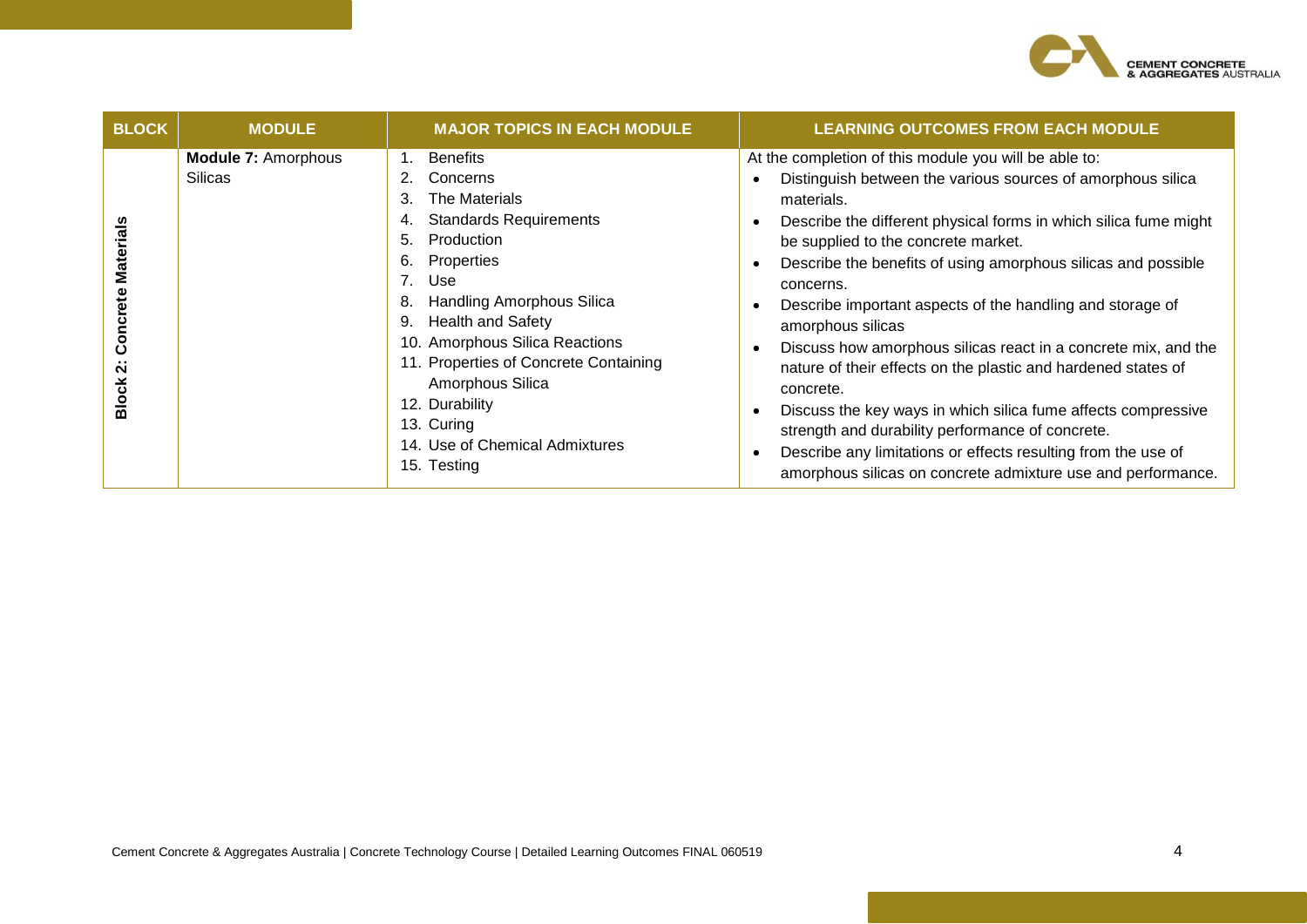

| <b>BLOCK</b>                       | <b>MODULE</b>                           | <b>MAJOR TOPICS IN EACH</b><br><b>MODULE</b>                                                                                                                                                                                                                                                                                                                                                                                                                                                  | <b>LEARNING OUTCOMES FROM EACH MODULE</b>                                                                                                                                                                                                                                                                                                                                                                                                                                                                                                                                                                                                                                                                                                                                                                                                                                                                                                                                                                                                                                                                                                                                                                                                                                                                                                                                                               |
|------------------------------------|-----------------------------------------|-----------------------------------------------------------------------------------------------------------------------------------------------------------------------------------------------------------------------------------------------------------------------------------------------------------------------------------------------------------------------------------------------------------------------------------------------------------------------------------------------|---------------------------------------------------------------------------------------------------------------------------------------------------------------------------------------------------------------------------------------------------------------------------------------------------------------------------------------------------------------------------------------------------------------------------------------------------------------------------------------------------------------------------------------------------------------------------------------------------------------------------------------------------------------------------------------------------------------------------------------------------------------------------------------------------------------------------------------------------------------------------------------------------------------------------------------------------------------------------------------------------------------------------------------------------------------------------------------------------------------------------------------------------------------------------------------------------------------------------------------------------------------------------------------------------------------------------------------------------------------------------------------------------------|
| <b>Block 2: Concrete Materials</b> | <b>Module 8: Concrete</b><br>Aggregates | <b>Classification of Aggregates</b><br>2.<br>Density<br>Specification of Aggregates<br>3.<br><b>Water Absorption</b><br>4.<br><b>Dimensional Aggregate</b><br>5.<br>Properties<br><b>Particle Shape and Texture</b><br>6.<br>7.<br>Hardness<br>Strength<br>8.<br>Durability<br>9.<br>10. Alkali Aggregate Reaction<br>(AAR)<br>11. Other Deleterious Substances<br>12. Slag Aggregate<br>13. Typical Sources of Aggregate<br>14. Influence on Concrete<br>Properties<br>15. Testing Aggregate | At the completion of this module you will be able to:<br>Understand the importance of the role aggregates play in concrete performance<br>Be able to explain the specific impacts that aggregates can have on plastic and<br>$\bullet$<br>hardened concrete performance<br>Understand the different sizes of aggregate materials and how they are prepared.<br>$\bullet$<br>Describe the key properties of aggregate materials, how they affect concrete<br>performance and how they are measured.<br>Understand the importance of aggregate grading - for both the individual<br>$\bullet$<br>materials and of the combined grading when they are combined in a concrete mix<br>Understand the need for aggregates to have good durability performance and how<br>this relates to concrete performance.<br>Understand what 'manufactured sand' is and how it is tested.<br>$\bullet$<br>Understand in general terms, the wide variety of geological materials that are<br>available – including those that are acceptable as concrete aggregates and those<br>that are unsuitable.<br>Understand how aggregates affect Alkali Aggregate Reaction/ Alkali Silica<br>Reaction (AAR / ASR) and what testing is available to determine potential<br>aggregate reactivity.<br>Describe the Australian Standards used to specify aggregate characteristics and<br>performance and the relevant test methods. |
|                                    | Module 9: Water and<br>Concrete         | <b>Water Quality Issues</b><br><b>Water Quality Criteria</b><br>2.<br>Effect of Major Impurities in<br>3.<br><b>Mixing Water</b><br>Limits on Impurities<br>4.<br><b>Implications of Water Quality</b><br>5.<br>The Role/s of Water in Concrete<br>6.                                                                                                                                                                                                                                         | At the completion of this module you will be able to:<br>List the two ways in which AS 1379 Specification and Supply of Concrete deems<br>water to be acceptable for concrete<br>Understand the reason for limits on chlorides in mixing water<br>$\bullet$<br>State the effect of salt(s) on concrete strength and setting time<br>$\bullet$<br>Explain how to check water for suitability in concrete if laboratory water analysis is<br>$\bullet$<br>not available<br>Understand some of the direct effects that water has on the most basic elements<br>of concrete performance.                                                                                                                                                                                                                                                                                                                                                                                                                                                                                                                                                                                                                                                                                                                                                                                                                    |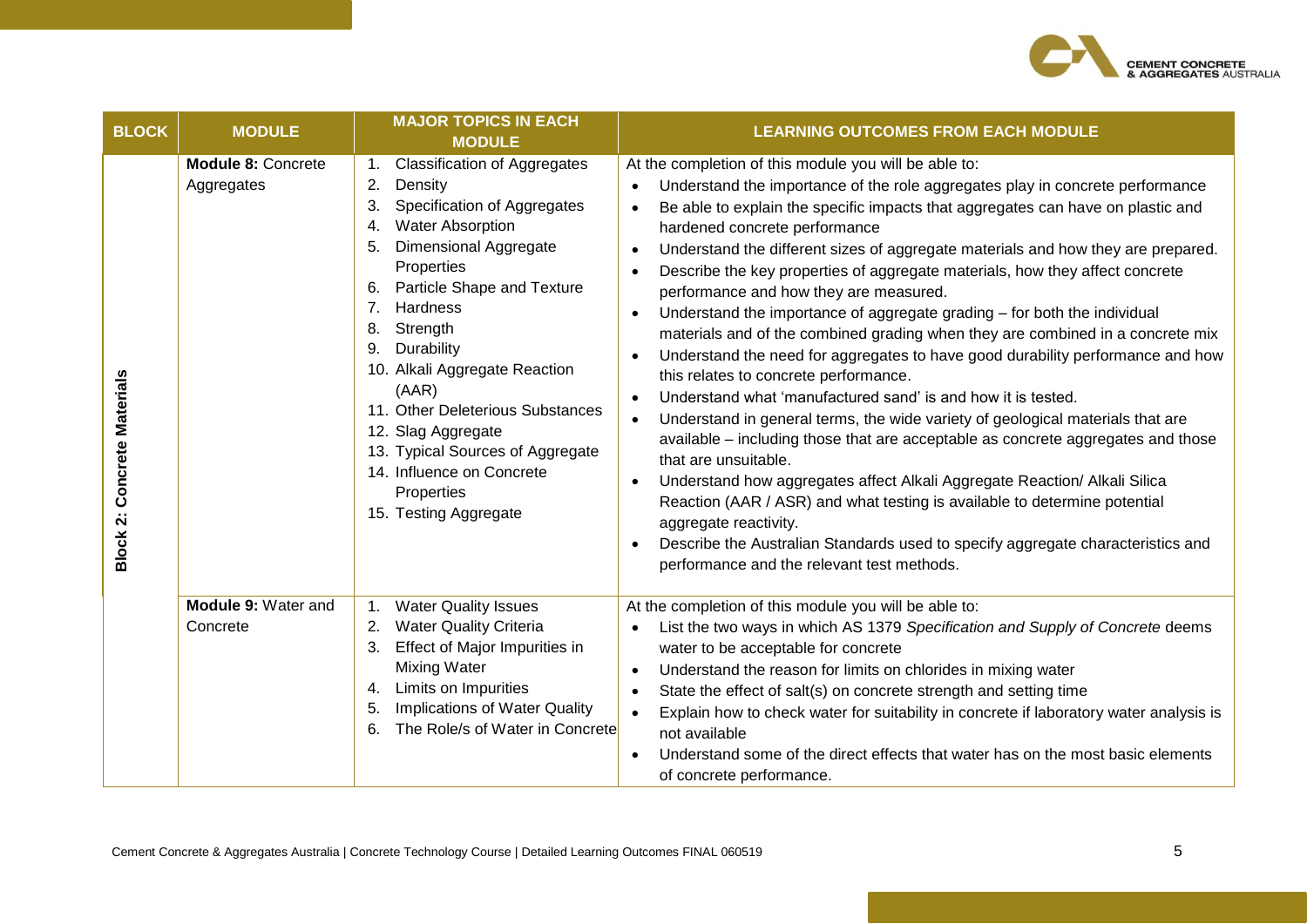

| <b>BLOCK</b>       | <b>MODULE</b>                                                                   | <b>MAJOR TOPICS IN EACH MODULE</b>                                                                                                                                                                                                                                                                                                                                                                                                                                                                                                                                                                                                          | <b>LEARNING OUTCOMES FROM EACH MODULE</b>                                                                                                                                                                                                                                                                                                                                                                                                                                                                                                                                                                                                                                                                                                     |
|--------------------|---------------------------------------------------------------------------------|---------------------------------------------------------------------------------------------------------------------------------------------------------------------------------------------------------------------------------------------------------------------------------------------------------------------------------------------------------------------------------------------------------------------------------------------------------------------------------------------------------------------------------------------------------------------------------------------------------------------------------------------|-----------------------------------------------------------------------------------------------------------------------------------------------------------------------------------------------------------------------------------------------------------------------------------------------------------------------------------------------------------------------------------------------------------------------------------------------------------------------------------------------------------------------------------------------------------------------------------------------------------------------------------------------------------------------------------------------------------------------------------------------|
| Concrete Materials | Module 10: Admixtures                                                           | History<br>1.<br><b>Types of Admixtures</b><br>2.<br>Mechanisms for Admixture Reactions<br>3.<br>Air Entraining Admixtures (Type AEA)<br>4.<br>Set Controlling Admixtures<br>5.<br><b>Water Reducing Admixtures</b><br>6.<br><b>Other Admixtures</b><br>7 <sub>1</sub><br>Hydration Control Admixtures (Type HCA)<br>8.<br>9. Anti Washout Admixtures (Type AWA)<br>10. Permeability Reducing Agents<br>11. Internal Curing Admixtures<br>12. Antifreeze Admixtures<br>13. Foaming Admixtures<br>14. Guidance on Use of Admixtures<br>15. Checklist<br>16. Australian Standard AS 1478.1<br>17. Choosing an Admixture<br>18. Admixture Dose | At the completion of this module you will be able to:<br>Discuss the role that admixtures can play in improving concrete<br>performance.<br>Elaborate on the various types of admixtures - where they are<br>typically used, their primary role, advantages that they may<br>confer on concrete performance, performance effects from their<br>mis-use.<br>Understand which Australian Standards are used to specify<br>admixture performance requirements and test admixtures.<br>Discuss the requirements for choosing an admixture or set of<br>admixtures and assessing how they might be expected to<br>perform.<br>Be aware of the potential for interaction between admixtures with<br>potentially beneficial and detrimental effects. |
| Block 2:           | <b>Module 11: Materials</b><br><b>Testing (Testing Cement</b><br>and Materials) | <b>Test Equipment and Operator Training</b><br><b>Portland and Blended Cement</b><br>2.<br><b>Concrete Testing</b><br>3.<br><b>Supplementary Cementitious Materials</b><br>4.<br>Fly Ash<br>5.<br>Ground Granulated Iron Blast Furnace Slag<br>6.<br>(Slag)<br>7. Amorphous Silica                                                                                                                                                                                                                                                                                                                                                          | At the completion of this module you will be able to:<br>Discuss fundamental requirements for managing a laboratory to<br>ensure test results are reliable and consistent.<br>Understand the key properties required to be tested for all<br>cementitious materials.<br>Discuss key issues in each of the test methods used for cement<br>and the SCM's.<br>Discuss the concept of Proven and Unproven Sources and their<br>impact on testing frequencies.<br>Outline the requirements for test reports for the various<br>cementitious materials.                                                                                                                                                                                            |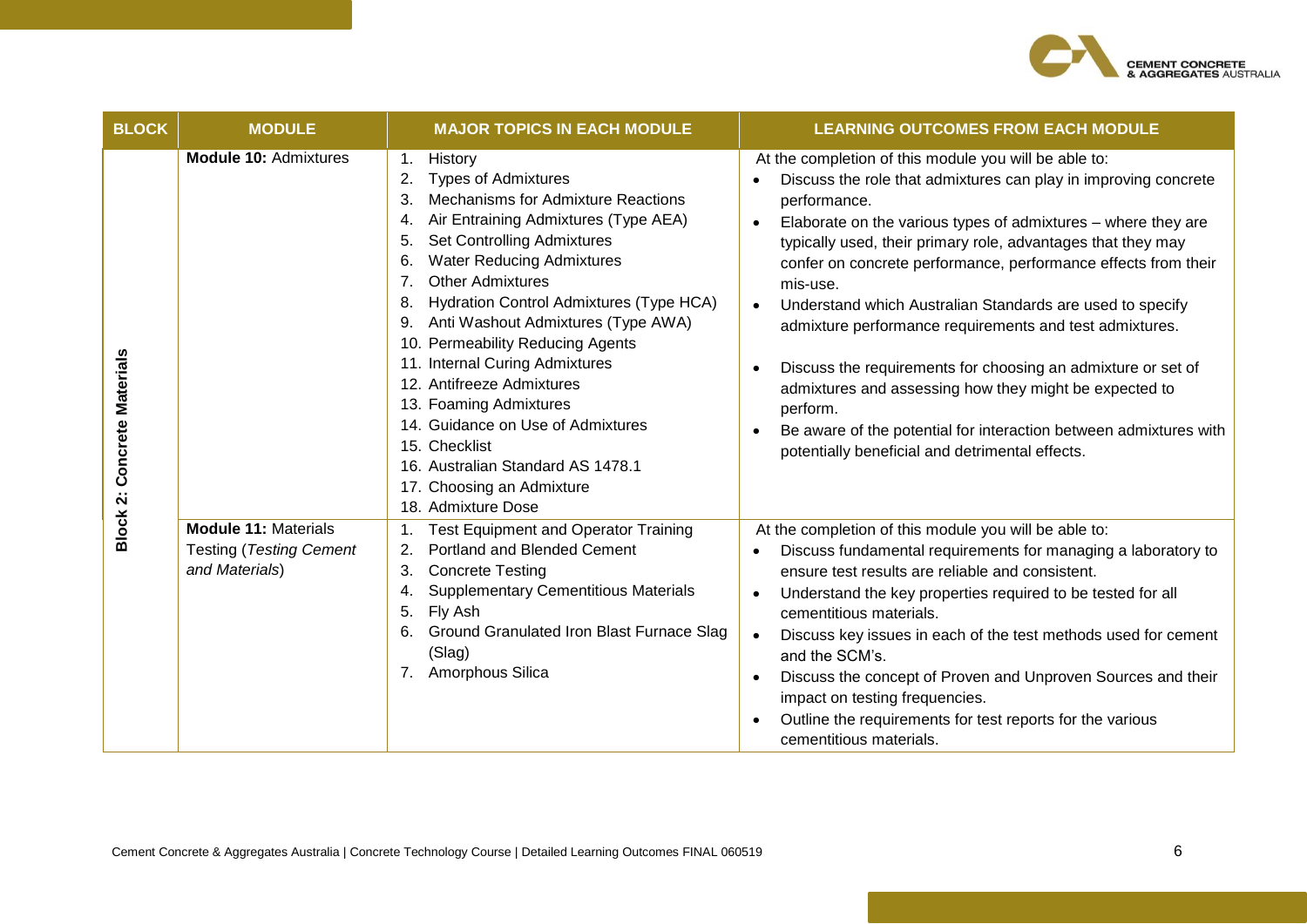

| <b>BLOCK</b>                                              | <b>MODULE</b>                                 | <b>MAJOR TOPICS IN EACH MODULE</b>                                                                                                                                                                                                                                                                                                                                                          | <b>LEARNING OUTCOMES FROM EACH MODULE</b>                                                                                                                                                                                                                                                                                                                                                                                                                                                                                                                                                                                                                                                                                                                                                                                   |
|-----------------------------------------------------------|-----------------------------------------------|---------------------------------------------------------------------------------------------------------------------------------------------------------------------------------------------------------------------------------------------------------------------------------------------------------------------------------------------------------------------------------------------|-----------------------------------------------------------------------------------------------------------------------------------------------------------------------------------------------------------------------------------------------------------------------------------------------------------------------------------------------------------------------------------------------------------------------------------------------------------------------------------------------------------------------------------------------------------------------------------------------------------------------------------------------------------------------------------------------------------------------------------------------------------------------------------------------------------------------------|
| Concrete<br>Testing<br>Producing and<br>ო<br><b>Block</b> | <b>Module 12: Specification</b><br>and Supply | <b>Specification of Concrete</b><br><b>Standard Strength Grades</b><br>2.<br><b>Classes of Concrete</b><br>3.<br>Accuracy and Calibration of Measuring<br>4.<br>Equipment in the Concrete Batch Plant<br>Tolerance on Batching<br>5.<br>Mixing of Concrete<br>6.<br><b>Delivery</b><br><b>Identification Certificate</b><br>8.<br>Assessment of Concrete<br>9.<br>10. Rejection of Concrete | At the completion of this module you will be able to:<br>Understand the differences between Normal Class and Special<br>Class concrete.<br>Understand the key test types used in the specification of<br>concrete and their Normal class limits.<br>Understand the calibration requirements for concrete plant<br>weighing and metering systems.<br>Understand the batching accuracy requirements for pre-mixed<br>concrete.<br>Understand the minimum requirements for mixing of concrete<br>prior to delivery into forms.<br>Understand the allowable delivery timing of Normal Class<br>concrete.<br>Understand the test methods specified for assessing the mixing<br>of plastic concrete.<br>Understand the basis of assessment of specified concrete<br>properties and actions to be taken on non-conforming product. |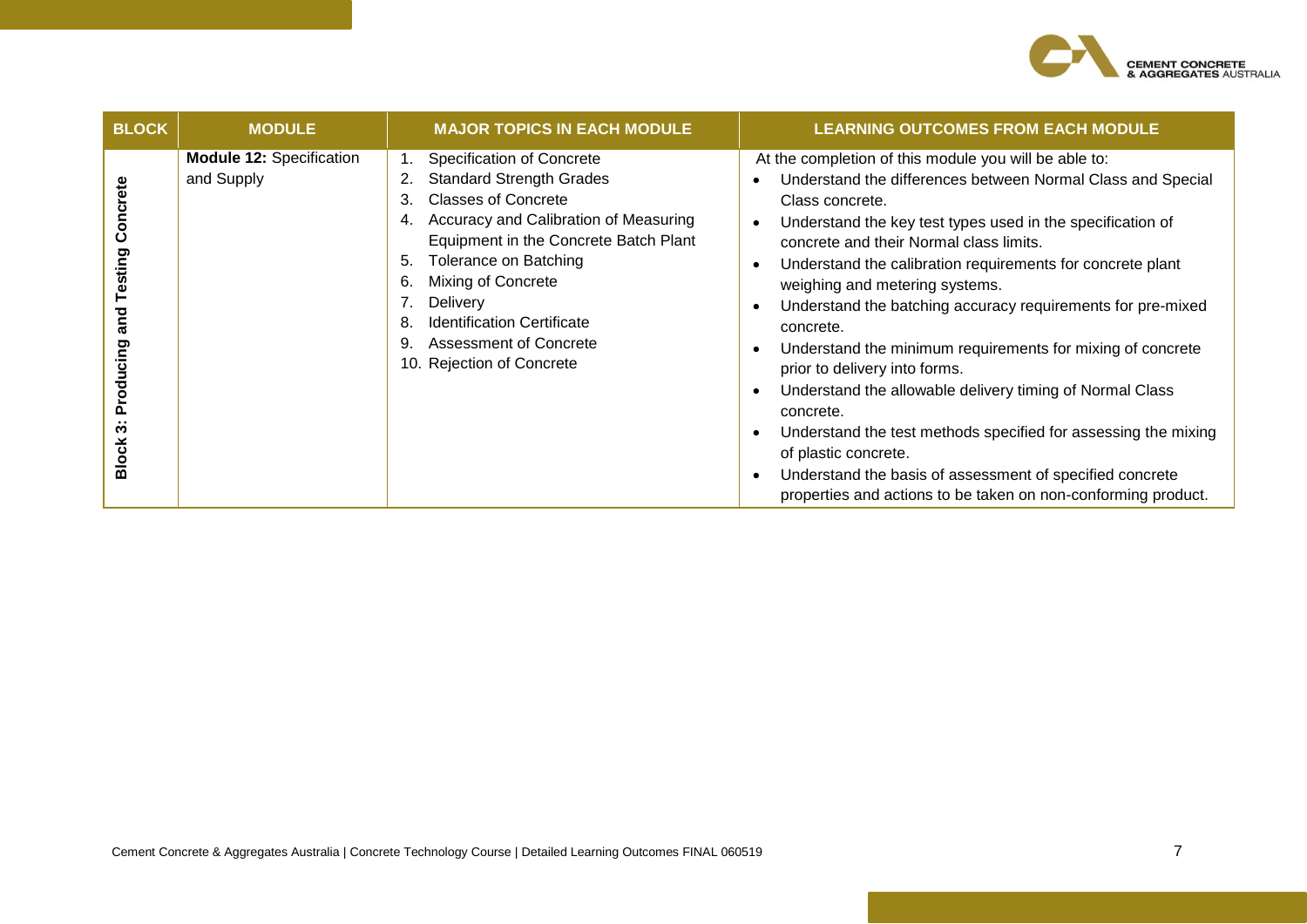

| <b>BLOCK</b>                                                                            | <b>MODULE</b>                                                        | <b>MAJOR TOPICS IN EACH MODULE</b>                                                                                                                                                                                                                                                                                                                                                                                                | <b>LEARNING OUTCOMES FROM EACH MODULE</b>                                                                                                                                                                                                                                                                                                                                                                                                                                                                                                                                                                                                                                                                                                                                                                                                                                                                                                                                                                          |
|-----------------------------------------------------------------------------------------|----------------------------------------------------------------------|-----------------------------------------------------------------------------------------------------------------------------------------------------------------------------------------------------------------------------------------------------------------------------------------------------------------------------------------------------------------------------------------------------------------------------------|--------------------------------------------------------------------------------------------------------------------------------------------------------------------------------------------------------------------------------------------------------------------------------------------------------------------------------------------------------------------------------------------------------------------------------------------------------------------------------------------------------------------------------------------------------------------------------------------------------------------------------------------------------------------------------------------------------------------------------------------------------------------------------------------------------------------------------------------------------------------------------------------------------------------------------------------------------------------------------------------------------------------|
| ncrete<br>ပိ<br>Testing<br>and<br>Producing<br>$\ddot{\bm{\mathrm{o}}}$<br><b>Block</b> | <b>Module 13: Quality</b><br><b>Assurance and Quality</b><br>Control | Quality Assurance (QA)<br>Quality Control (QC)<br>2.<br><b>Concrete Quality Control</b><br>3.<br><b>Statistical Analysis</b><br>4.<br><b>Statistical Concepts</b><br>5.<br>Characteristic and Target Strength<br>6.<br>Coefficient of Variation (CofV)<br>7.<br>Sample Size for SD Calculation<br>8.<br>Grouping of Plants<br>9.<br><b>Production Interval</b><br>10.<br>11. Compliance of Controlled Grade<br>12. Cusum Analysis | At the completion of this module you will be able to:<br>Explain the difference between QA and QC.<br>Identify the standards QA systems are based on.<br>Explain how the customer attitude affects QA.<br>Identify management steps does a typical process of continual<br>improvement involve.<br>Identify stages of a QC process.<br>Identify some of the inherent variations in concrete that must be<br>recognised in setting limits in QC.<br>Explain the difference between mean strength and characteristic<br>strength.<br>Explain standard deviation.<br>List some things that can affect SD.<br>Explain how coefficient of variation is linked to standard deviation.<br>Explain what aspect of a Normal Distribution Curve of test results<br>demonstrates good control.<br>Explain how the target strength calculated.<br>Explain what a controlled grade or associated grade of concrete is.<br>Explain what is considered an acceptable sample size for assessing a<br>controlled grade of concrete. |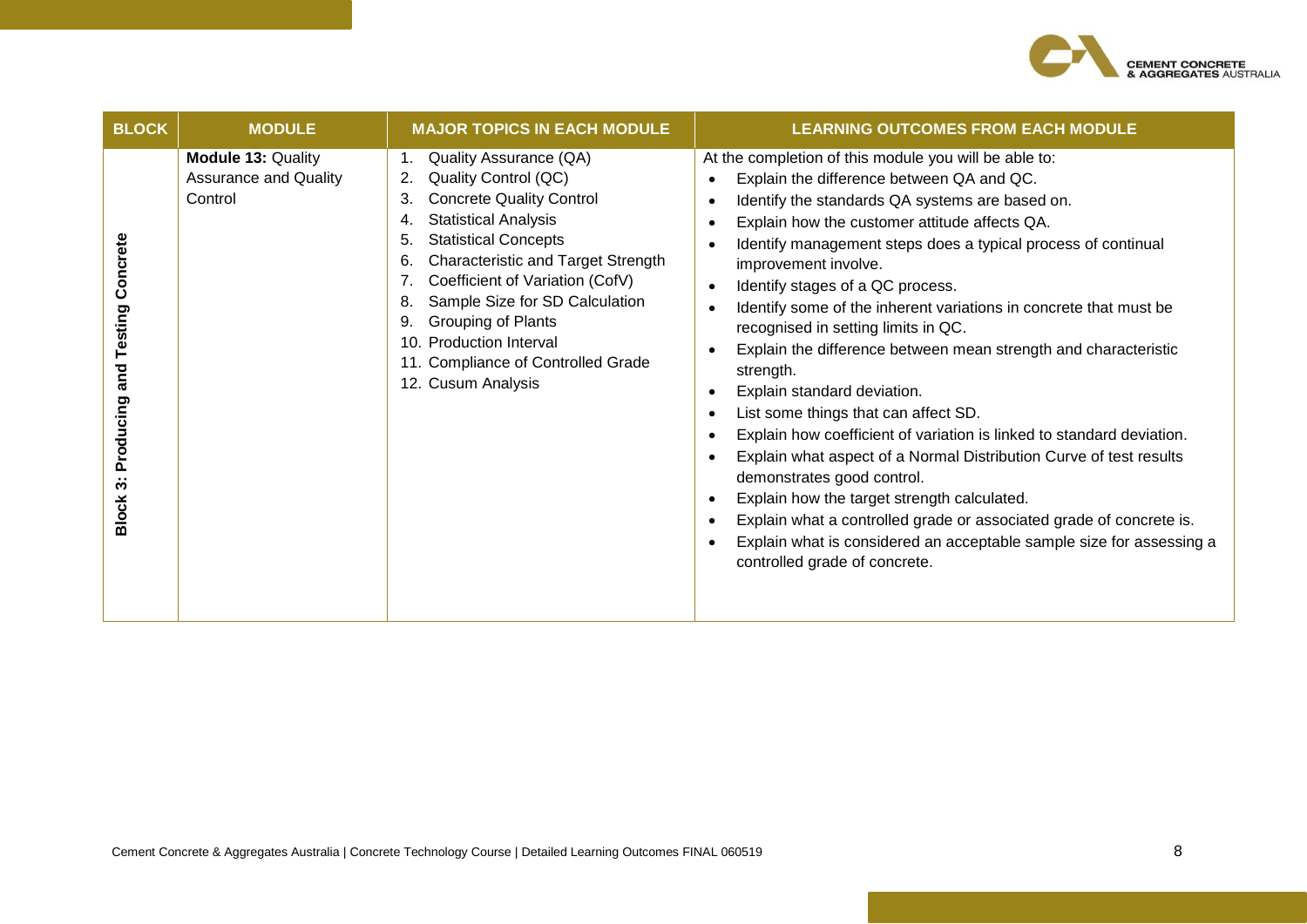

| <b>BLOCK</b>                                   | <b>MODULE</b>                     | <b>MAJOR TOPICS IN EACH MODULE</b>                                                                                                                                                                                                                                                                                                                                                                                                                                                                                                                                             | <b>LEARNING OUTCOMES FROM EACH MODULE</b>                                                                                                                                                                                                                                                                                                                                                                                                                                                                                                                                                                                                                                                                                                                                                                                                                                                                                                                                                                                                                                                                                                                                                                                                                                                                                                                                                                                                                                                                                                                                                                                                |
|------------------------------------------------|-----------------------------------|--------------------------------------------------------------------------------------------------------------------------------------------------------------------------------------------------------------------------------------------------------------------------------------------------------------------------------------------------------------------------------------------------------------------------------------------------------------------------------------------------------------------------------------------------------------------------------|------------------------------------------------------------------------------------------------------------------------------------------------------------------------------------------------------------------------------------------------------------------------------------------------------------------------------------------------------------------------------------------------------------------------------------------------------------------------------------------------------------------------------------------------------------------------------------------------------------------------------------------------------------------------------------------------------------------------------------------------------------------------------------------------------------------------------------------------------------------------------------------------------------------------------------------------------------------------------------------------------------------------------------------------------------------------------------------------------------------------------------------------------------------------------------------------------------------------------------------------------------------------------------------------------------------------------------------------------------------------------------------------------------------------------------------------------------------------------------------------------------------------------------------------------------------------------------------------------------------------------------------|
| <b>Block 3: Producing and Testing Concrete</b> | Module 14: Concrete<br>Properties | 1. Plastic State Properties<br><b>Hardened Concrete Properties</b><br>2.<br>3.<br>Strength<br>Durability<br>4.<br>Permeability, Sorptivity and<br>5.<br>Carbonation<br>6. AS 3600 Durability Provisions<br>7. Corrosion of Reinforcement<br><b>Supplementary Cementitious</b><br>8.<br>Materials (SCMs)<br>9. Chemical Attack<br>10. Volume Change<br>11. Drying Shrinkage<br>12. Creep<br>13. Thermal Movement<br>14. Abrasion Resistance<br>15. Freeze Thaw Resistance<br>16. Alkali Aggregate Reaction (AAR)<br>17. Properties of Prestressed and Post-<br>tension concrete | At the completion of this module you will be able to:<br>Identify the common tests for measuring plastic properties of concrete<br>$\bullet$<br>Identify the two major strength properties of concrete.<br>List 4 factors that affect the compressive strength of concrete.<br>$\bullet$<br>List 3 factors that affect the workability of concrete as measured with<br>the slump test.<br>Identify the affects that SCM's have on the concrete compressive<br>$\bullet$<br>strength<br>Identify the difference between workability and consistency of plastic<br>concrete<br>Identify the key mix design ingredient that affects cohesiveness of<br>concrete<br>Identify any relationship between flexural strength and compressive<br>$\bullet$<br>strength<br>Identify 3 aggregate types that can be used to create high density or<br>heavyweight concrete<br>Explain the exposure classifications for concrete as listed in AS 3600.<br>$\bullet$<br>Identify the most aggressive environment for concrete in AS3600.<br>$\bullet$<br>List the two things that can destroy the passive layer the surrounds<br>$\bullet$<br>reinforcing steel and protects it.<br>Name two things that can be done to improve the sulphate resistance<br>of concrete.<br>Identify two methods that can be used to reduce the drying shrinkage<br>$\bullet$<br>of.<br>Identify the key things that provide concrete with high abrasion<br>resistance?<br>Identify two things that need to be done to prevent damage from<br>Freeze Thaw<br>Identify two strategies in concrete mix design that will reduce the risk of<br>damage to concrete from ASR. |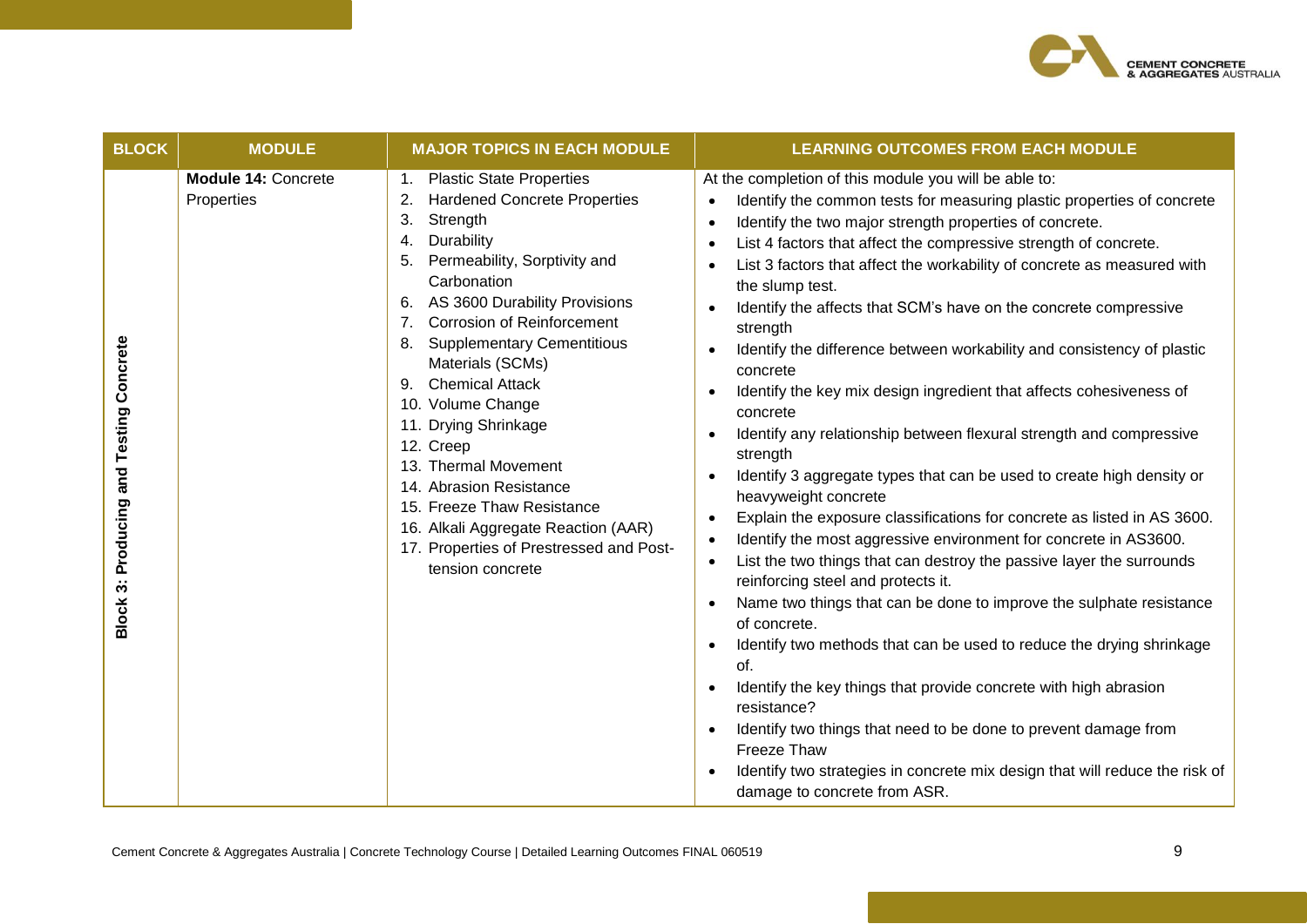

| <b>BLOCK</b>                                                           | <b>MODULE</b>                         | <b>MAJOR TOPICS IN EACH MODULE</b>                                                                                                                                                                                                                                                                                                                                                                                                                                                                      | <b>LEARNING OUTCOMES FROM EACH MODULE</b>                                                                                                                                                                                                                                                                                                                                                                                                                                                                                                                                                                                                                                                                                                                                                                                                                                                                                                                                                                                                                                                                                                                                                                                                                                                                                                                                                                                                                          |
|------------------------------------------------------------------------|---------------------------------------|---------------------------------------------------------------------------------------------------------------------------------------------------------------------------------------------------------------------------------------------------------------------------------------------------------------------------------------------------------------------------------------------------------------------------------------------------------------------------------------------------------|--------------------------------------------------------------------------------------------------------------------------------------------------------------------------------------------------------------------------------------------------------------------------------------------------------------------------------------------------------------------------------------------------------------------------------------------------------------------------------------------------------------------------------------------------------------------------------------------------------------------------------------------------------------------------------------------------------------------------------------------------------------------------------------------------------------------------------------------------------------------------------------------------------------------------------------------------------------------------------------------------------------------------------------------------------------------------------------------------------------------------------------------------------------------------------------------------------------------------------------------------------------------------------------------------------------------------------------------------------------------------------------------------------------------------------------------------------------------|
| Concrete<br>and Testing<br>Producing<br>$\cdot$ .<br>S<br><b>Block</b> | <b>Module 15: Testing</b><br>Concrete | <b>Properties Tested</b><br><b>Australian Standards</b><br>3.<br><b>NATA</b><br>Sampling<br>4.<br><b>Standard Tests</b><br>5.<br>Repeatability and Reproducibility<br>Equipment<br>7.<br><b>Consistency Tests</b><br>8.<br><b>Strength Testing</b><br>9.<br>10. Plastic Concrete Tests<br>11. Hardened Concrete Tests<br>12. Modulus of Elasticity (AS 1012 Part<br>17)<br>13. Volume of Permeable Voids (AS<br>1012.21)<br>14. Sulfate and Chloride (AS 1012.20)<br>15. Superworkable Concrete Testing | At the completion of this module you will be able to:<br>Explain the function of the organization called NATA.<br>Give some of the reasons for undertaking testing of concrete.<br>Explain the key aim of taking a sample of concrete.<br>$\bullet$<br>Define the difference between a grab and a composite sample.<br>Explain when and how a sample of concrete should be taken on site.<br>$\bullet$<br>Explain what the two most common tests done on concrete are and<br>$\bullet$<br>what their significance is.<br>Explain what the two common tests used to determine the tensile<br>$\bullet$<br>strength of concrete are.<br>Explain why standard conditions are adopted for assessment of<br>$\bullet$<br>concrete properties.<br>Explain what 600 microstrain drying shrinkage means.<br>٠<br>Explain the method for performing a slump test.<br>Explain how concrete test cylinders are compacted.<br>٠<br>Explain three methods that can be used for capping or creating plane<br>$\bullet$<br>ends on concrete test cylinders for compression testing.<br>Explain the terms repeatability and reproducibility.<br>$\bullet$<br>Detail the five tests in AS 1012 for consistency of concrete.<br>$\bullet$<br>Explain how a bleed test is carried out on concrete.<br>$\bullet$<br>Explain how a setting time test is carried out on concrete.<br>$\bullet$<br>Explain the tests for Slump Flow, T500 and J-Ring and what properties<br>they measure. |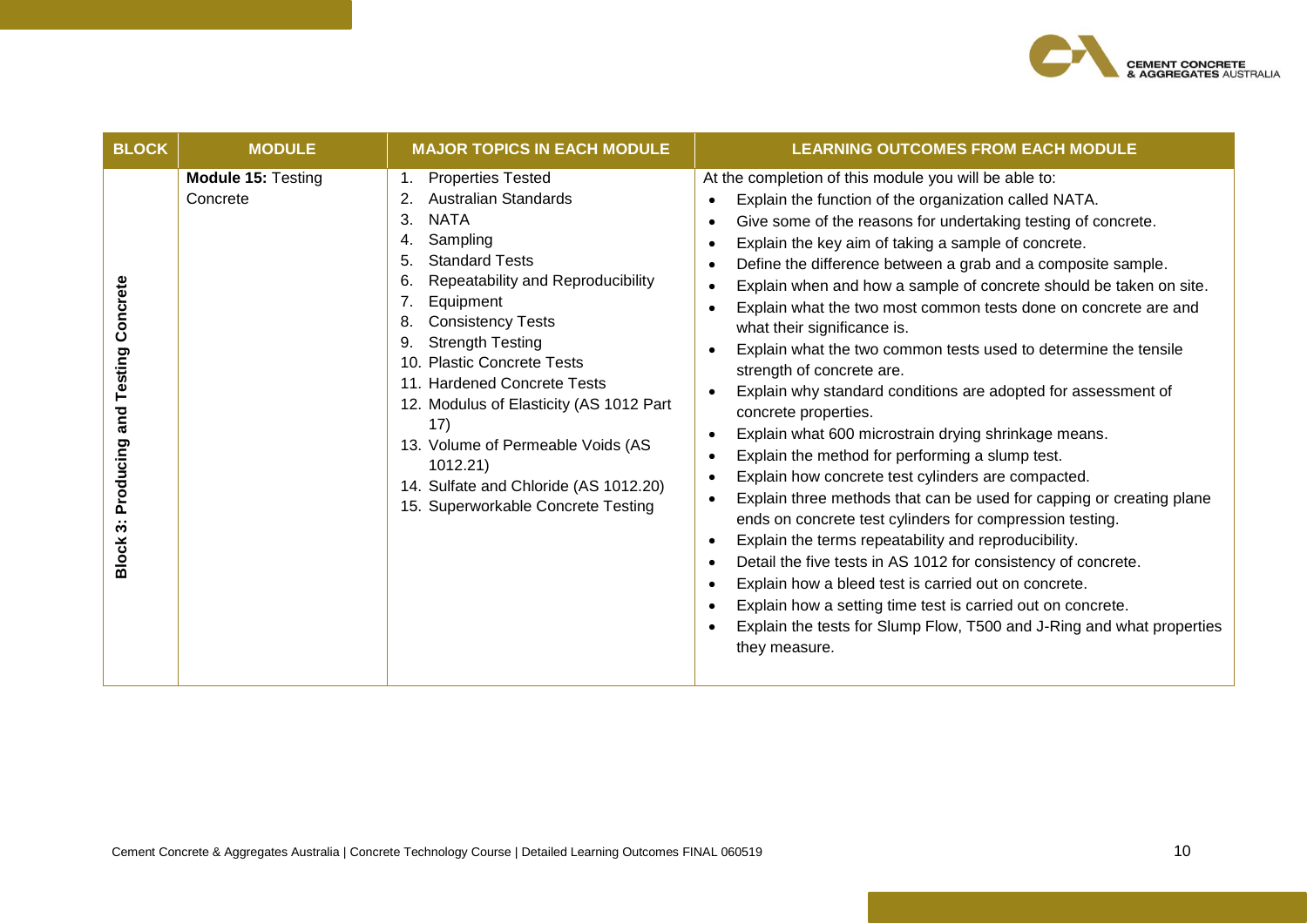

| <b>BLOCK</b>                                                                | <b>MODULE</b>                                | <b>MAJOR TOPICS IN EACH MODULE</b>                                                                                                                                                                                                                                                                                                                                                                                                                                                                                                                                                                  | <b>LEARNING OUTCOMES FROM EACH MODULE</b>                                                                                                                                                                                                                                                                                                                                                                                                                                                                                                                                                                                                                                                                                                                                                                                                                                                                                                                                                                          |
|-----------------------------------------------------------------------------|----------------------------------------------|-----------------------------------------------------------------------------------------------------------------------------------------------------------------------------------------------------------------------------------------------------------------------------------------------------------------------------------------------------------------------------------------------------------------------------------------------------------------------------------------------------------------------------------------------------------------------------------------------------|--------------------------------------------------------------------------------------------------------------------------------------------------------------------------------------------------------------------------------------------------------------------------------------------------------------------------------------------------------------------------------------------------------------------------------------------------------------------------------------------------------------------------------------------------------------------------------------------------------------------------------------------------------------------------------------------------------------------------------------------------------------------------------------------------------------------------------------------------------------------------------------------------------------------------------------------------------------------------------------------------------------------|
| Concrete<br>and Testing<br>Producing<br>$\ddot{\bm{\cdot}}$<br><b>Block</b> | Module 16: Non-<br>Destructive Testing (NDT) | Equipment<br>$1_{\cdot}$<br>Location and Number of Tests<br>2.<br>Interpretation of Results<br>3.<br><b>Basic Tools</b><br>4.<br>Plan of Action<br>5.<br><b>Strength Evaluation</b><br>6.<br>Methods<br>7 <sub>1</sub><br>Applications<br>8.<br><b>Test Methods</b><br>9.<br>10. Impact Echo<br>11. Reinforcement Electrical Potential<br>12. Ground Penetration Radar<br>13. Concrete Resistivity<br>14. Polarisation Resistance<br>15. Rebound Hammer<br>16. Ultrasonic Pulse Velocity<br>17. Covermeter<br>18. Other Tests<br>19. Digital Improvements<br>20. Core Testing<br>21. Interpretation | At the completion of this module you will be able to:<br>Give reasons why NDT may need to be used.<br>$\bullet$<br>Explain the basic equipment that should be used prior to any<br>$\bullet$<br>sophisticated testing.<br>Explain the key methods that would be applicable to a strength<br>$\bullet$<br>investigation.<br>Explain the key methods that are applicable to assessing<br>cracking and voids in concrete.<br>Explain the procedure for correct use of a rebound hammer.<br>$\bullet$<br>Explain when a core testing program would be requested.<br>Explain the main factors that affect core test results.<br>$\bullet$<br>Advise if it is possible to test cores that are not the standard<br>$\bullet$<br>diameter or L/D ratio.<br>Detail the steps to prepare cores for compression testing.<br>$\bullet$<br>Advise when or if cores should be tested wet or dry.<br>$\bullet$<br>Advise what happens if a core shows heavily uncompacted<br>$\bullet$<br>concrete or contains a reinforcing bar. |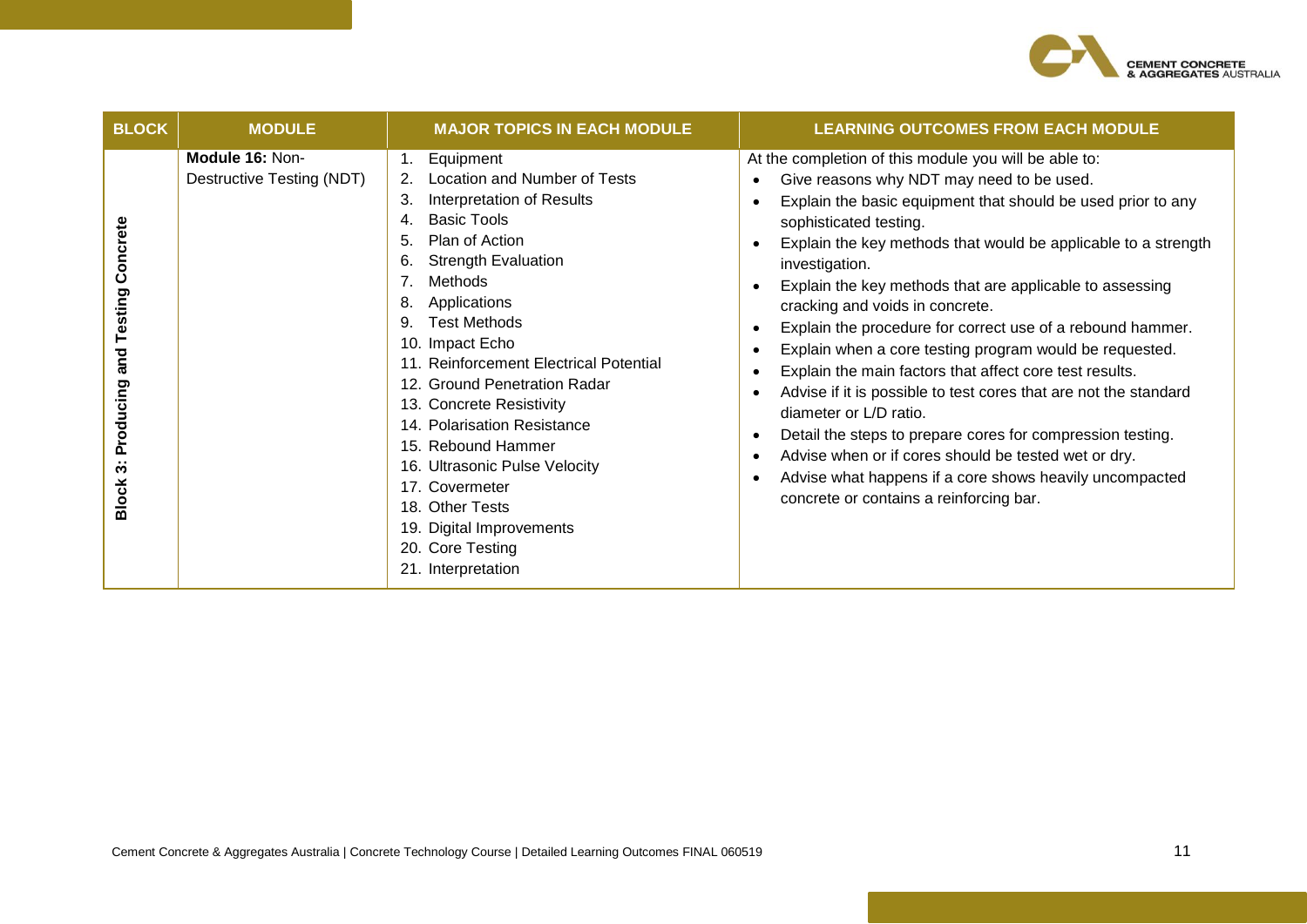

| <b>BLOCK</b>                                                                 | <b>MODULE</b>                                      | <b>MAJOR TOPICS IN EACH MODULE</b>                                                                                                                                                                                                                                                                                                                                                                                                                                                                                       | <b>LEARNING OUTCOMES FROM EACH MODULE</b>                                                                                                                                                                                                                                                                                                                                                                                                                                                                                                                                                                                                                                                                                                                                                                                                                                                                                                                                                                                                                                                                                                                                               |
|------------------------------------------------------------------------------|----------------------------------------------------|--------------------------------------------------------------------------------------------------------------------------------------------------------------------------------------------------------------------------------------------------------------------------------------------------------------------------------------------------------------------------------------------------------------------------------------------------------------------------------------------------------------------------|-----------------------------------------------------------------------------------------------------------------------------------------------------------------------------------------------------------------------------------------------------------------------------------------------------------------------------------------------------------------------------------------------------------------------------------------------------------------------------------------------------------------------------------------------------------------------------------------------------------------------------------------------------------------------------------------------------------------------------------------------------------------------------------------------------------------------------------------------------------------------------------------------------------------------------------------------------------------------------------------------------------------------------------------------------------------------------------------------------------------------------------------------------------------------------------------|
| Concrete<br>and Testing<br>Producing<br>$\ddot{\bm{\sigma}}$<br><b>Block</b> | Module 17: Concrete Mix<br>Design                  | Preparation of Mix Design<br>$\mathbf{1}$ .<br>Use of Mix Design Information<br>2.<br>Presentation of Mix Design<br>3.<br>Aim of Mix Design<br>4.<br>5.<br>Influences on a Mix Design<br>6.<br><b>Basic Factors</b><br>7.<br>The Process<br>8.<br>Mix Design Input<br><b>Project Documents</b><br>9.<br><b>Other Hardened Concrete Properties</b><br>10.<br>Site Requirements<br>11.<br>Mix Design Procedure<br>12.<br>13. Developing First Trial Mix<br>Proportions<br>14. Trial Testing Data<br>15. Yield Calculations | At the completion of this module you will be able to:<br>Explain the common method of presenting the components of a concrete<br>$\bullet$<br>mix design.<br>Explain the aims of a concrete mix design.<br>$\bullet$<br>Identify the key factors that influence a mix design.<br>$\bullet$<br>Identify the 6 common steps in mix design.<br>$\bullet$<br>Explain what is meant by "Wet Density" of concrete.<br>$\bullet$<br>Identify types of chemical admixtures that can be used to change the<br>wet density of the concrete.<br>Explain what is meant by the "Yield" of concrete.<br>$\bullet$<br>List the three basic factors that must be considered when doing a mix<br>design.<br>List site requirements and placing factors that will influence a mix design.<br>$\bullet$<br>List factors that can change the wet density of the concrete.<br>List the important things to check in a mix design when checking initial<br>٠<br>mix proportions.<br>Explain how to adjust an initial mix design when the batch weights of the<br>$\bullet$<br>concrete components exceed the trial mix wet density.<br>Carry out a trial mix design using the method proposed in this module. |
| and<br>Finishing Practices<br>4: Placing<br><b>Block</b>                     | Module 18: Hot and Cold<br><b>Weather Concrete</b> | <b>Hot Weather Concreting</b><br><b>Effect of Increased Temperature</b><br>1.<br><b>Prevention of Plastic Cracking</b><br>2.<br><b>Assessment of Drying Conditions</b><br>3.<br>Temperature Limit<br>4.<br><b>Contributions to Concrete</b><br>5.<br>Temperature<br>6. Controlling Concrete Temperature<br><b>Cold Weather Concreting</b><br>Impact of Low Temperatures<br><b>Precautions in Cold Weather</b><br>2.                                                                                                      | At the completion of this module you will be able to:<br>Explain List the consequences of increasing temperature on concrete.<br>$\bullet$<br>Explain the important factors that influence the surface drying of<br>$\bullet$<br>concrete and the likelihood of plastic cracking.<br>Identify three methods of reducing concrete temperature at placement.<br>$\bullet$<br>List the effects of lower concrete temperatures on concrete properties.<br>$\bullet$<br>Identify methods of offsetting the lower strength gain in concrete due to<br>$\bullet$<br>lower temperatures.<br>Explain how stripping of formwork and back-propping is affected by<br>cold air temperatures.                                                                                                                                                                                                                                                                                                                                                                                                                                                                                                        |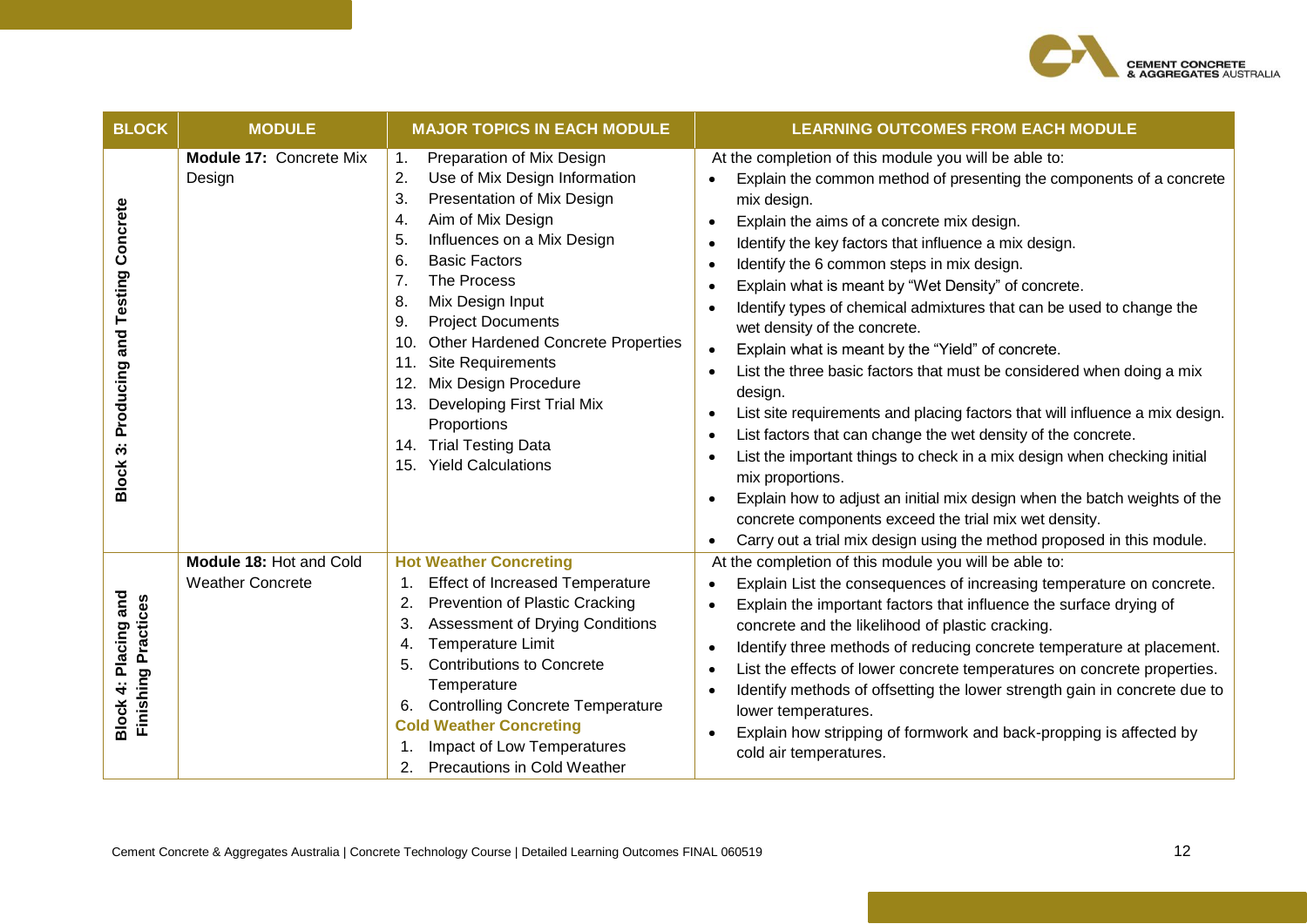

| <b>BLOCK</b>            | <b>MODULE</b>                        | <b>MAJOR TOPICS IN EACH MODULE</b>                                                                                                                                                                                                                              | <b>LEARNING OUTCOMES FROM EACH MODULE</b>                                                                                                                                                                                                                                                                                                                                                                                                                                                                                                                                                                                                                                                                                                                                                                                                                                                                                                                  |
|-------------------------|--------------------------------------|-----------------------------------------------------------------------------------------------------------------------------------------------------------------------------------------------------------------------------------------------------------------|------------------------------------------------------------------------------------------------------------------------------------------------------------------------------------------------------------------------------------------------------------------------------------------------------------------------------------------------------------------------------------------------------------------------------------------------------------------------------------------------------------------------------------------------------------------------------------------------------------------------------------------------------------------------------------------------------------------------------------------------------------------------------------------------------------------------------------------------------------------------------------------------------------------------------------------------------------|
| and Finishing Practices | Module 19: Compaction of<br>Concrete | Objective of Compaction<br>1.<br><b>Stages of Compaction</b><br>2.<br><b>Effect on Hardened Concrete</b><br>3.<br>Methods of Compaction<br>4.<br>Other Forms of Compaction<br>5.<br>Re-vibration<br>6.                                                          | At the completion of this module you will be able to:<br>Explain what compaction means for concrete performance.<br>$\bullet$<br>Name two methods of compacting concrete and indicate where you<br>$\bullet$<br>would use each.<br>List the two stages of compaction of concrete that are evident with<br>$\bullet$<br>immersion vibration.<br>Explain the difference between Entrained Air and Entrapped Air in<br>$\bullet$<br>concrete.<br>Explain when vibrating screeds are used and where poker vibrators<br>$\bullet$<br>also are used with them.<br>Explain the concern about over vibration and the steps in mix design<br>$\bullet$<br>that can correct any of these concerns.                                                                                                                                                                                                                                                                   |
| Block 4: Placing        | Module 20: Curing of<br>Concrete     | <b>Requirements for Curing</b><br>1.<br><b>Effect of Curing on Concrete</b><br>2.<br>Properties<br><b>Curing Methods</b><br>3.<br><b>Heat Accelerated Curing</b><br>4.<br><b>Curing Period</b><br>5.<br>Air Curing<br>6.<br>Selection of Method of Curing<br>7. | At the completion of this module you will be able to:<br>Explain what is meant by the term curing.<br>$\bullet$<br>Explain why curing is important<br>$\bullet$<br>Describe the three basic methods of curing concrete.<br>$\bullet$<br>Explain the term ponding and the precautions that need to be taken<br>$\bullet$<br>when using this method.<br>Explain the requirements for effective curing with polythene sheet.<br>٠<br>Comment on the key types of liquid membrane-forming curing<br>$\bullet$<br>compounds ability to comply to AS 3799<br>Explain the efficiency rating for a curing compound<br>$\bullet$<br>Explain the two things required to enable cement to react properly in<br>$\bullet$<br>concrete<br>Explain the reasons for using heat accelerated curing for precast,<br>$\bullet$<br>prestressed concrete<br>Identify the key stages in a steam curing process<br>$\bullet$<br>Explain how 'maturity' of concrete is determined |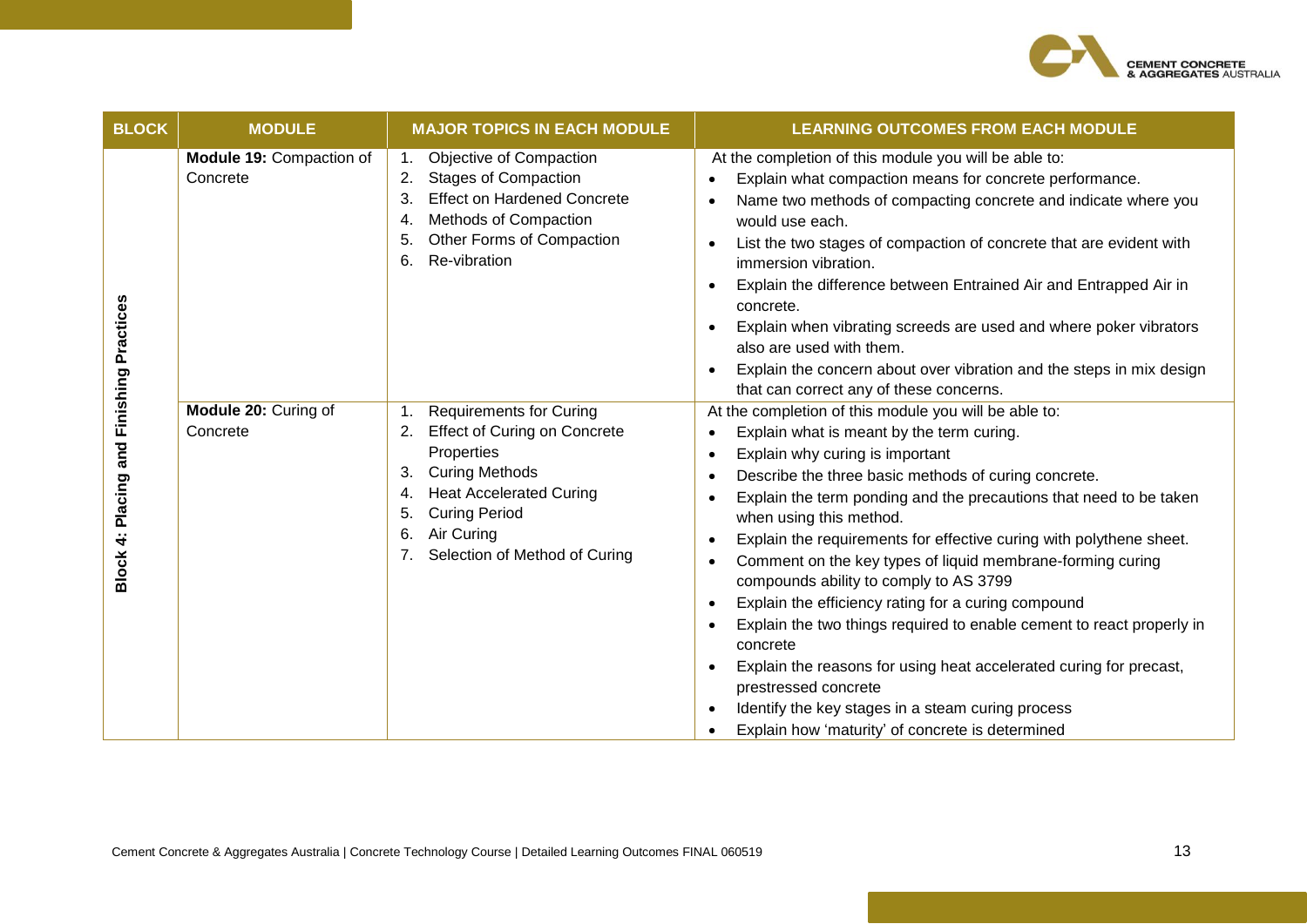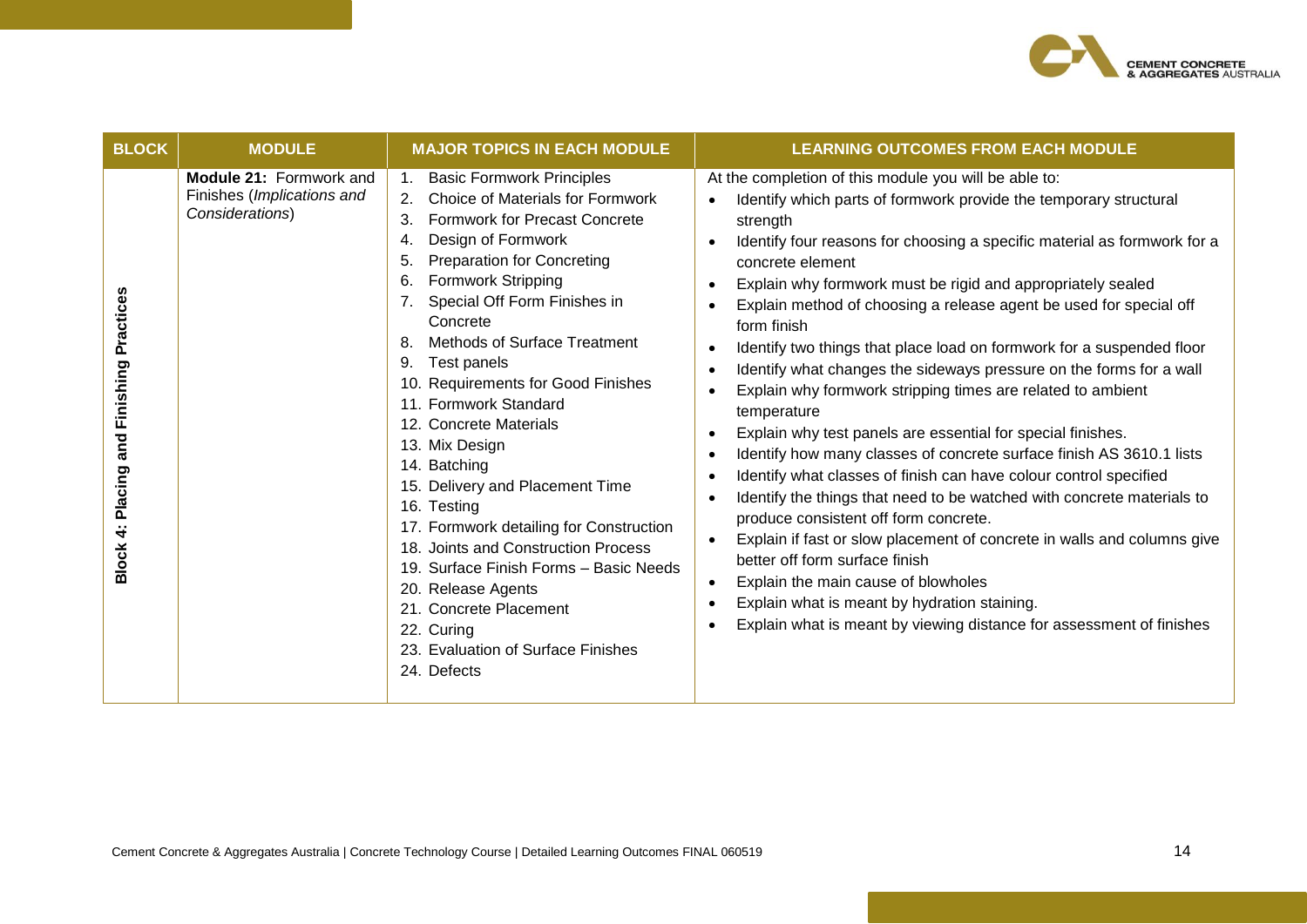

| <b>BLOCK</b>                                                  | <b>MODULE</b>                                               | <b>MAJOR TOPICS IN EACH MODULE</b>                                                                                                                                                                                                                                                    | <b>LEARNING OUTCOMES FROM EACH MODULE</b>                                                                                                                                                                                                                                                                                                                                                                                                                                                                                                                                                                                                                                                           |
|---------------------------------------------------------------|-------------------------------------------------------------|---------------------------------------------------------------------------------------------------------------------------------------------------------------------------------------------------------------------------------------------------------------------------------------|-----------------------------------------------------------------------------------------------------------------------------------------------------------------------------------------------------------------------------------------------------------------------------------------------------------------------------------------------------------------------------------------------------------------------------------------------------------------------------------------------------------------------------------------------------------------------------------------------------------------------------------------------------------------------------------------------------|
| Applications<br>Concrete<br>Speciality<br>ιó.<br><b>Block</b> | <b>Module 22: Industrial</b><br><b>Floors and Pavements</b> | <b>Loads on Concrete Pavements</b><br><b>Load Carrying Capacity</b><br>2.<br><b>Crack Control</b><br>3.<br>Joints<br>4.<br>Joint Layout<br>5.<br>Joint Sealants<br>6.<br>Slip Membranes<br><b>Construction Activities</b><br>8.                                                       | At the completion of this module you will be able to:<br>Achieve basic understanding of concrete floor and pavement<br>composition, as well as the role of each structural layer<br>Provide appropriate selection and basic detailing of major structural<br>layers<br>Conduct concept planning/layout for different pavement designs, joint<br>types and joint arrangements<br>Provide concept planning/layout for special areas such as road<br>intersections<br>Comprehend the overall construction process, from construction<br>sequence, reinforcement and dowel arrangement, formwork<br>installation, concrete placement and finishing techniques, curing, sawn<br>joints and joint sealing |
|                                                               | Module 23: Special Paving<br>Finishes                       | Range of Finishes<br><b>Coloured Concrete</b><br>2.<br><b>Colouring Options for Concrete</b><br>3.<br>Patterned Paving<br>4.<br><b>Patterned Concrete Defects</b><br>5.<br><b>Exposed Aggregate Finishes</b><br>6.<br><b>Polished Concrete</b><br><b>General Considerations</b><br>8. | At the completion of this module you will be able to:<br>Achieve basic understanding of special concrete paving finishes<br>Conduct appropriate selection of materials for special paving finishes<br>Comprehend the techniques, along with basic sequence for each type<br>of special paving finish<br>Provide a reasonable evaluation of special paving finishes, regarding<br>their effects on structural performance of concrete pavement (e.g., mix<br>design, reinforcement and joint arrangement)                                                                                                                                                                                            |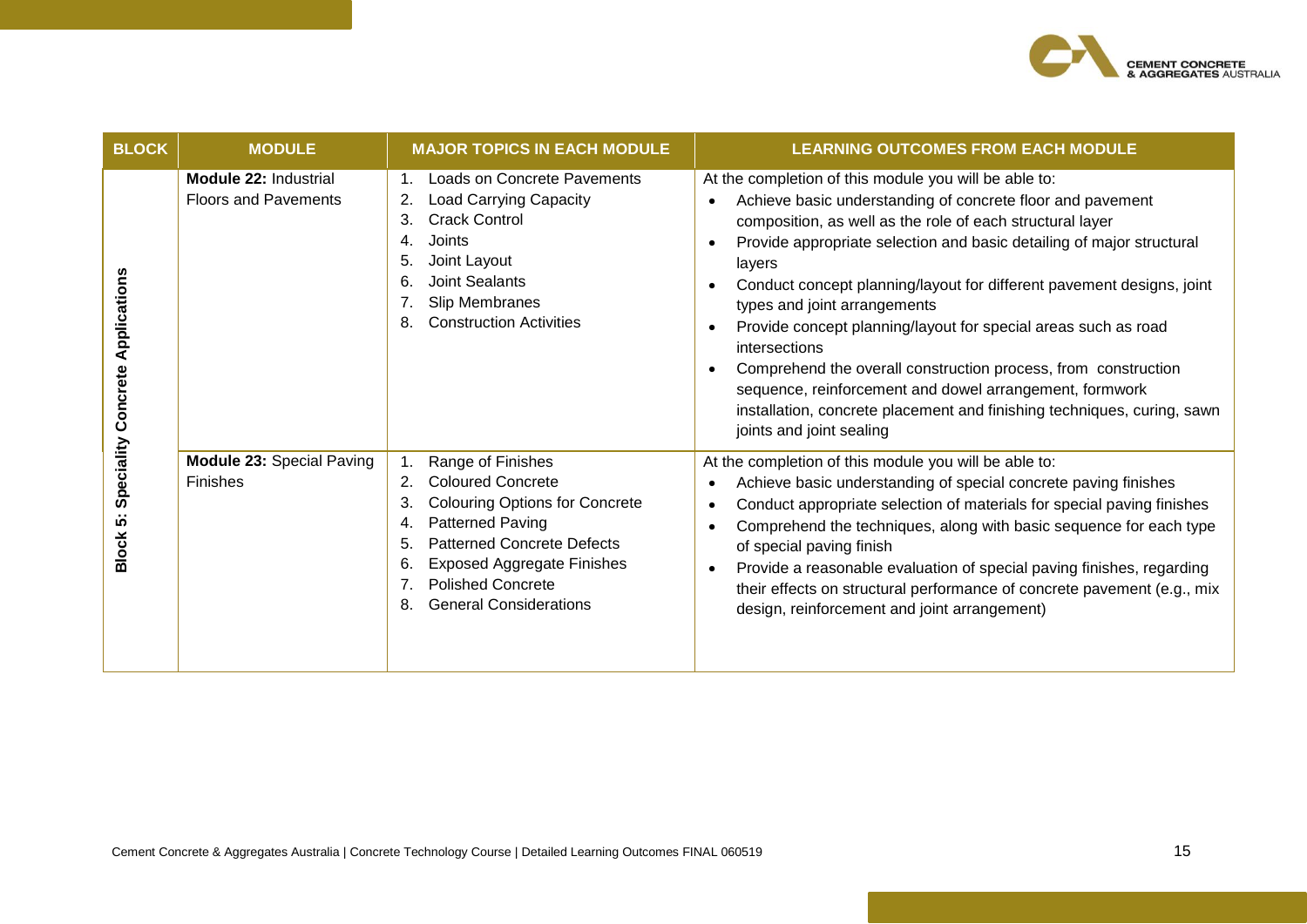

| <b>BLOCK</b>                      | <b>MODULE</b>                                                                           | <b>MAJOR TOPICS IN EACH MODULE</b>                                                                                                                                                                                                                                                                                                                                                                                                                                                                                                                                                            | <b>LEARNING OUTCOMES FROM EACH MODULE</b>                                                                                                                                                                                                                                                                                                                                                                                                                                                                                                                                                         |
|-----------------------------------|-----------------------------------------------------------------------------------------|-----------------------------------------------------------------------------------------------------------------------------------------------------------------------------------------------------------------------------------------------------------------------------------------------------------------------------------------------------------------------------------------------------------------------------------------------------------------------------------------------------------------------------------------------------------------------------------------------|---------------------------------------------------------------------------------------------------------------------------------------------------------------------------------------------------------------------------------------------------------------------------------------------------------------------------------------------------------------------------------------------------------------------------------------------------------------------------------------------------------------------------------------------------------------------------------------------------|
| Applications<br>Concrete          | Module 24: High<br>Performance and Speciality<br>Concrete                               | High Strength Concrete and High Durability<br>1.<br>Concrete<br><b>Special Mixes:</b><br>2.<br>Super-Workable Concrete<br>a)<br>Shotcrete / Sprayed Concrete<br>b)<br>Kerb Concrete Produced by Extrusion<br>C)<br>Technique<br><b>Exposed Aggregate Concrete</b><br>d)<br><b>Stamped/Stencilled Concrete</b><br>e)<br><b>Honed and Polished Concrete</b><br>f)<br>No Fines Concrete<br>g)<br>Controlled Low Strength Fill<br>h)<br><b>Lightweight Concrete</b><br>i)<br><b>Heavyweight Concrete</b><br>Very High Strength Concrete<br>k)<br>Underwater - Tremie Concrete<br>m) Mass Concrete | At the completion of this module you will be able to:<br>Discuss the classification of different concrete types, in terms<br>of their high and/or special performances in practice<br>Understand the basics of mix design and material selection<br>Understand the special testing methods needed to ensure the<br>desired performance<br>Understand the basics of construction techniques and methods<br>$\bullet$<br>of placing and curing for each type of high/special performance<br>concrete                                                                                                |
| Speciality<br>ιó.<br><b>Block</b> | Module 25: Reinforced<br>and Pre-Stressed Concrete<br>with Pre- and Post-<br>Tensioning | Reinforced concrete<br>$\mathbf{1}$ .<br>Introduction<br>a.<br>Structural design of reinforced concrete<br>Reinforced concrete detailing guidelines<br>C.<br>Pre-stressed concrete<br>2.<br>a. Basic concept and benefits of<br>prestressing concrete<br>Types of prestressing technique - pre-<br>b.<br>tensioning and post-tensioning<br>Special considerations in the design of<br>prestressed concrete<br>Construction<br>d.                                                                                                                                                              | At the completion of this module you will be able to:<br>Achieve a basic understanding of reinforcing concrete by steel<br>and prestressing;<br>Understand the key factors that make steel and concrete<br>$\bullet$<br>compatible;<br>Understand the difference in process and relative advantages<br>$\bullet$<br>and uses of prestressed and post-tension structures.<br>Have a basic knowledge of detailing requirements for<br>$\bullet$<br>reinforced and prestressed structures<br>Have a basic knowledge of some key issues in the<br>construction of reinforced and prestressed elements |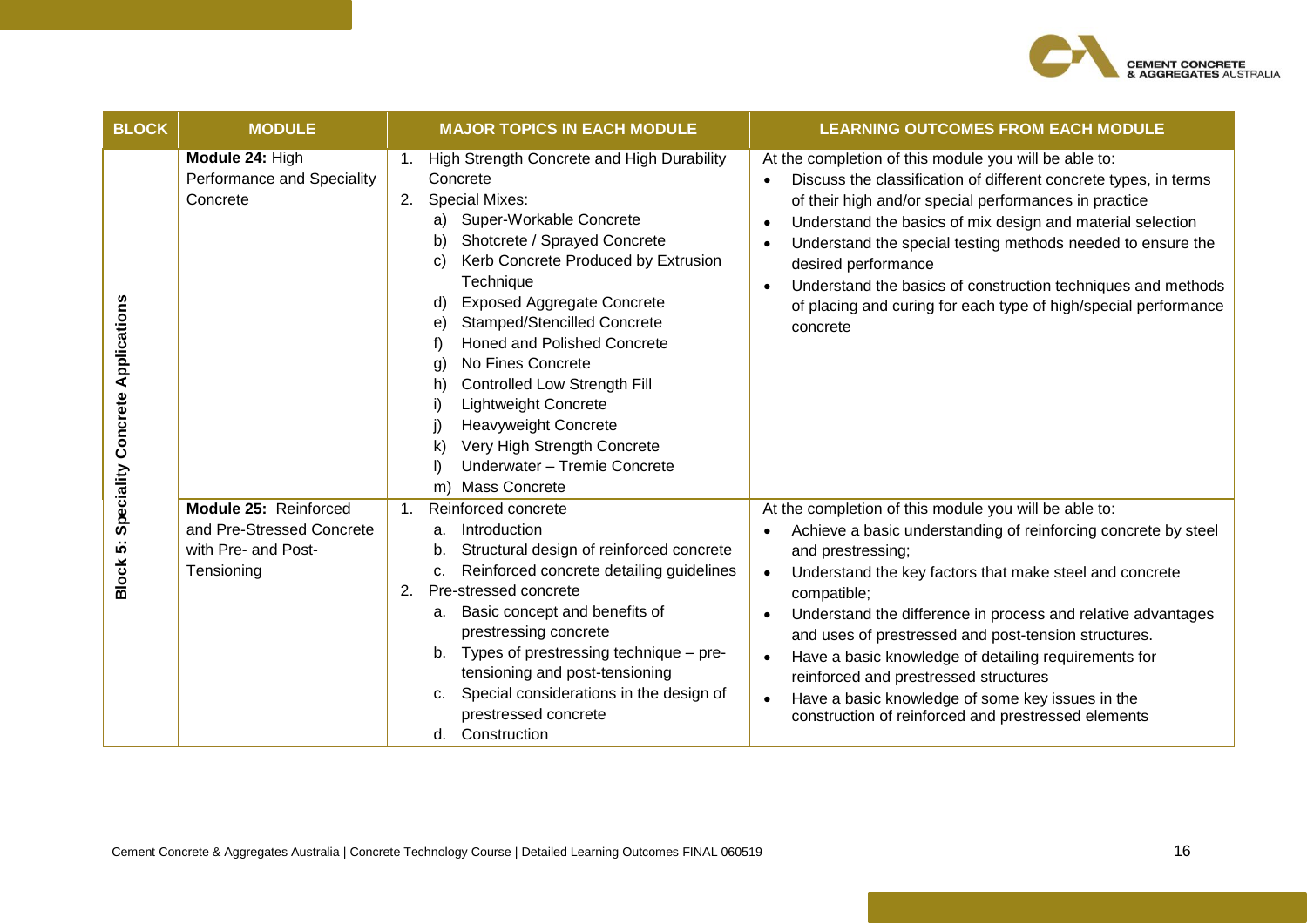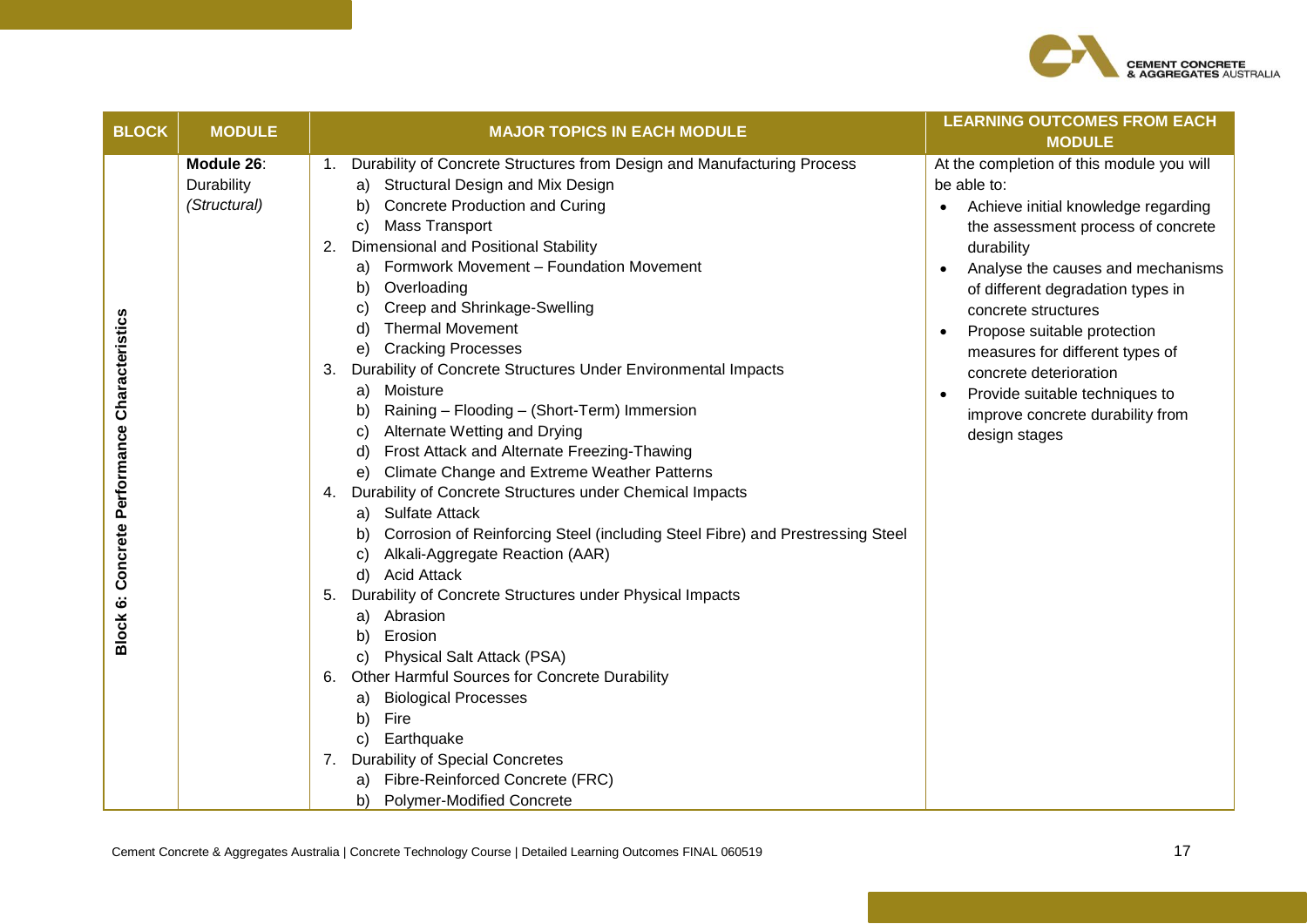

| <b>BLOCK</b>                                                    | <b>MODULE</b>                                                       | <b>MAJOR TOPICS IN EACH MODULE</b>                                                                                                                                                                                                                                                                                                                                                                                                                                                                                                                                                                       | <b>LEARNING OUTCOMES FROM EACH MODULE</b>                                                                                                                                                                                                                                                                                                                                                            |
|-----------------------------------------------------------------|---------------------------------------------------------------------|----------------------------------------------------------------------------------------------------------------------------------------------------------------------------------------------------------------------------------------------------------------------------------------------------------------------------------------------------------------------------------------------------------------------------------------------------------------------------------------------------------------------------------------------------------------------------------------------------------|------------------------------------------------------------------------------------------------------------------------------------------------------------------------------------------------------------------------------------------------------------------------------------------------------------------------------------------------------------------------------------------------------|
| Characteristics<br>Performance<br>Concrete<br>ق<br><b>Block</b> | Module 27: Trouble<br>Shooting, Investigations<br>and Failure Modes | Troubleshooting<br>Procedure<br>2.<br>Testing<br>3.<br>Concrete Strengths Below Standard<br>4.<br><b>Cracking of Concrete</b><br>5.<br>Types of Cracking<br>6.<br><b>Plastic Shrinkage Cracking</b><br>a)<br><b>Plastic Settlement Cracking</b><br>Craze Cracking<br>Drying Shrinkage Cracking<br>d)<br><b>Thermal Cracking</b><br>e)<br><b>AAR/ASR Cracking</b><br><b>Dusting Surfaces</b><br>$7_{\cdot}$<br>Curling<br>8.<br>Delamination of Slab Surfaces<br>9.<br>10. Problems with Finishing Slabs<br>11. Rain Damage<br>12. Efflorescence<br>13. Uncompacted Concrete<br>14. Concrete Short Supply | At the completion of this module you will be able to:<br>Understand the processes and activities required to undertake an<br>investigation into concrete problems,<br>Understand the resources required to undertake an investigation into<br>$\bullet$<br>concrete problems, and<br>Understand key contributors to a wide range of common concrete<br>issues and possible mitigation methodologies. |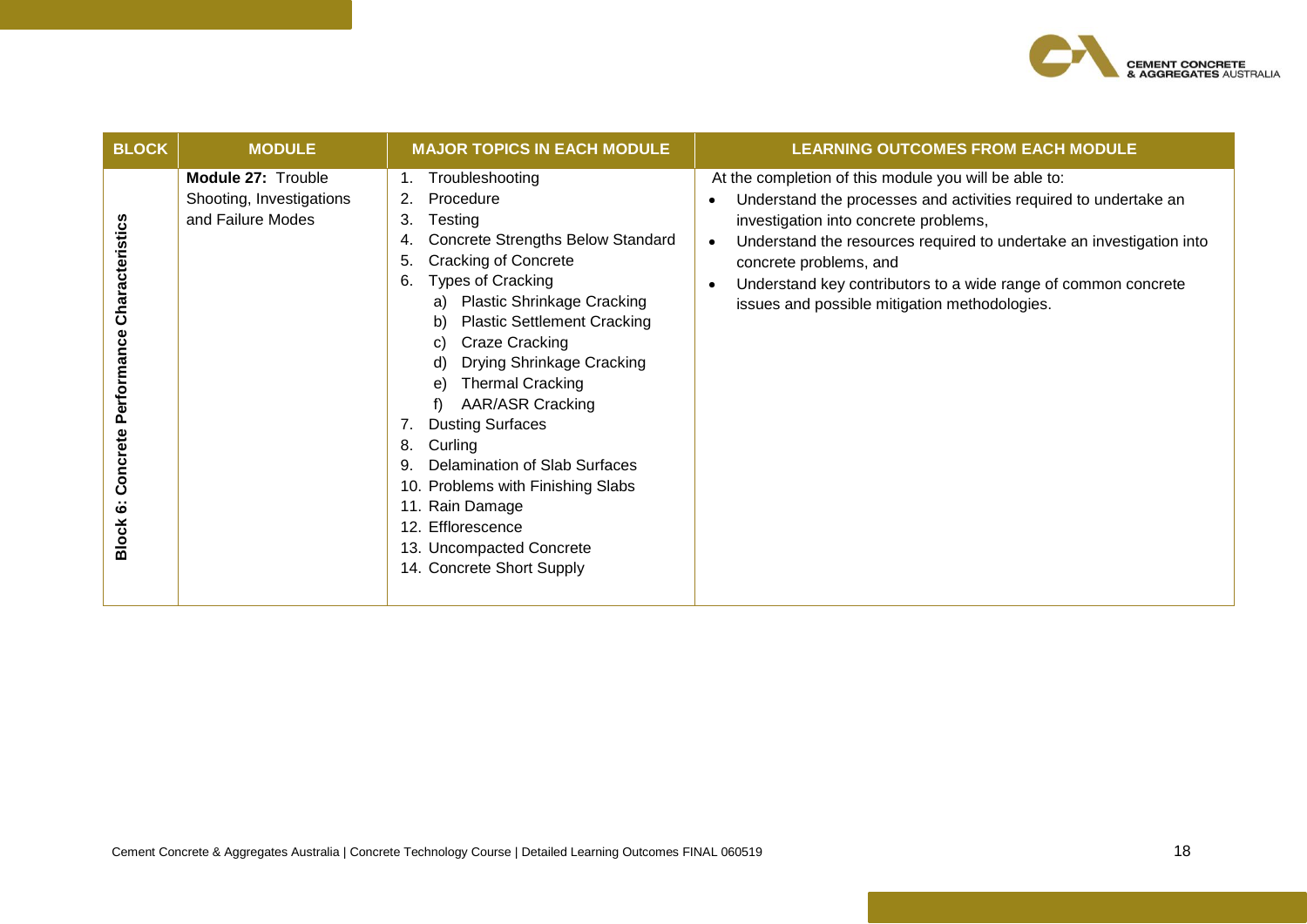

| <b>BLOCK</b>                                                  | <b>MODULE</b>                                                                 | <b>MAJOR TOPICS IN EACH MODULE</b>                                                                                                                                                                                                                                                                                                                                                            | <b>LEARNING OUTCOMES FROM EACH MODULE</b>                                                                                                                                                                                                                                                                                                                                                                                                                                                                                                                                                                                                                                       |
|---------------------------------------------------------------|-------------------------------------------------------------------------------|-----------------------------------------------------------------------------------------------------------------------------------------------------------------------------------------------------------------------------------------------------------------------------------------------------------------------------------------------------------------------------------------------|---------------------------------------------------------------------------------------------------------------------------------------------------------------------------------------------------------------------------------------------------------------------------------------------------------------------------------------------------------------------------------------------------------------------------------------------------------------------------------------------------------------------------------------------------------------------------------------------------------------------------------------------------------------------------------|
| nance<br>ristics<br>oncrete<br>Character<br>ဖ<br><b>Block</b> | <b>Module 28: Alternative</b><br>Binders-Alkali Activated<br><b>Materials</b> | Major types and principles of alkali-<br>activated materials (AAM's)<br>Important factors in mix design of<br>2.<br>alkali-activated materials (AAM's)<br>Properties of fresh and hardened<br>3.<br>alkali-activated materials (AAM's)<br>Durability of concrete made of alkali-<br>4.<br>activated materials (AAM's)<br>Current applications of alkali-<br>5.<br>activated materials (AAM's) | At the completion of this module you will be able to:<br>Understand the underlying reason to develop and major benefits of<br>alternative binders<br>Classify alternative binders with respect to the fundamental chemical<br>$\bullet$<br>reactions and compositions<br>Familiarize with important design factors for each type of alternative<br>$\bullet$<br>binders<br>Obtain initial understanding over properties and related durability<br>$\bullet$<br>issues of concrete made of alternative binders<br>Recognize the current scope of application of alternative binders, as<br>well as remaining issues to address to further develop and implement<br>the materials |